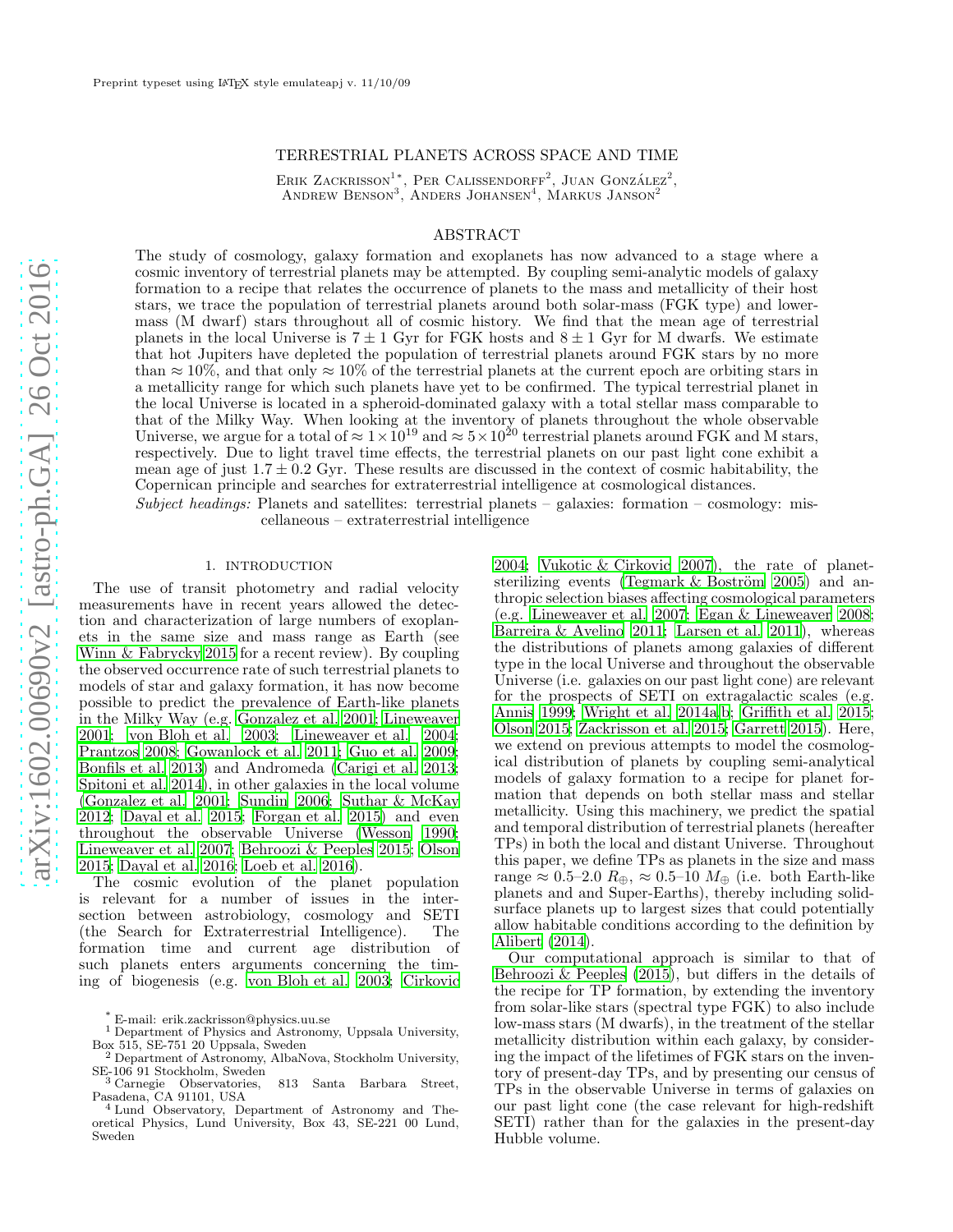In section [2,](#page-1-0) we describe our recipe for TP formation and the galaxy formation models used. Our predicted cosmic inventory of TPs in the local and distant Universe is presented in section [3.](#page-2-0) Section [4](#page-6-0) features a discussion on the potential habitability of these planets and the relevance of our results for the Copernican principle and extragalactic SETI. We also present a comparison to previous estimates to characterize the properties of the exoplanet population on cosmological scales and discuss the associated uncertainties. Section [5](#page-10-0) summarizes our findings.

# 2. MODELS

# 2.1. Planet formation

<span id="page-1-3"></span><span id="page-1-0"></span>Our recipe for TP formation is similar to that of [Lineweaver \(2001\)](#page-11-1), in which different metallicitydependent probabilities are adopted for the formation of terrestrial and giant planets, and in which TPs are assumed to be destroyed by close-orbit giants ("hot Jupiters"). This computational machinery is here applied to a wider class of stars, with parameters updated to reflect recent advances in exoplanet studies and with planet formation probabilities that depend on both stellar metallicity and mass.

Kepler data show that the occurrence rate  $f_{\rm TP}$  of TPs of size  $R = 1 - 2 R_{\oplus}$  with orbital periods < 400 days around solar type FGK-stars may be as high as  $f_{\rm TP,FGK} \approx 0.40$  [\(Petigura et al. 2013\)](#page-11-24). Furthermore, the consensus of both transit and Doppler radial velocity surveys is that the occurrence rate of small rocky planets with  $R = 0.5 - 2.0R_{\oplus}$  orbiting M-dwarf stars is  $f_{\rm TP,M} \approx 1$ (e.g. [Dressing & Charbonneau 2013,](#page-11-25) [2015;](#page-11-26) [Bonfils et al.](#page-11-7) [2013;](#page-11-7) [Tuomi et al. 2014\)](#page-12-10).

Both observations and simulations indicate that stars in metal-enriched environments yield a greater number of giant planets compared to metal-poor environments (e.g. [Armitage & Rice 2008;](#page-11-27) [Johnson et al. 2010\)](#page-11-28). With increasing evidence for a metallicity correlation, [Fischer & Valenti \(2005\)](#page-11-29) proposed that the occurrence rate of close-in Jupiter-sized giant planets orbiting FGKtype stars can be described by a simple power law. Further investigations by e.g. Gaidos  $\&$  Mann (2014) suggests that the power law cannot be described by the same parameters for solar type stars (FGK) and lowmass M-dwarfs, implying that there is also a mass correlation embedded in the prevalence of giant planets. Here, we approximate the probability of forming giant planets  $P_{\text{FG}}$  as the giant planet occurrence rate  $f_{\text{FG}}$  described by [Gaidos & Mann \(2014\)](#page-11-30):

<span id="page-1-1"></span>
$$
P_{\rm FG} \approx f_{\rm FG} ([\rm Fe/H], M_*) = f_0 10^{a [\rm Fe/H]} M_*^b, \qquad (1)
$$

where  $M_*$  is the mass of the star in solar masses,  $f_0$  a constant factor estimated to be 0.07 by [Gaidos & Mann](#page-11-30) [\(2014\)](#page-11-30), a is the metallicity parameter estimated to be  $1.80 \pm 0.31$  and  $1.06 \pm 0.42$  for spectral types FGK and M respectively and b the mass correlation parameter assumed to be 1.

Following [Lineweaver \(2001\)](#page-11-1), we assess the probability of harboring TPs,  $P_{\text{HTP}}$ , by estimating the number of TPs formed as described above, and appraise how many are destroyed by migrating giant planets described by Equation ( [1\)](#page-1-1) as

<span id="page-1-2"></span>
$$
P_{\text{HTP}} = P_{\text{FTP}}(1 - P_{\text{FG}}),\tag{2}
$$

where  $P_{\text{FTP}}$  is the probability of forming a TP and  $P_{\text{FG}}$ is the probability of forming a close-orbit giant planet, thus destroying the prospect of harboring a TP in the process. This approach admittedly neglects the intriguing possibility that TPs may reform in the wake of a migrating Jupiter or otherwise survive the ordeal (e.g. [Fogg & Nelson 2009](#page-11-31)). Moreover, by adopting the parameter values for equation [\(1\)](#page-1-1) from [Gaidos & Mann \(2014](#page-11-30)), we are implicitly assuming that all close-in giant planets considered in their study (orbital period  $\langle 2 \rangle$  years) are detrimental for TPs – including those that would be classified as warm rather than hot Jupiters. This likely overestimates the impact of close-in giants on the prevalence of TPs, since some warm Jupiters are known to have TP companions [\(Steffen et al. 2012;](#page-12-11) [Huang et al. 2016](#page-11-32)). Because of these uncertainties, we in Section [3](#page-2-0) present the fraction of TPs that is predicted to be lost due to closein giants, so that the size of the population potentially missing from our inventory may be estimated.

It is very likely that the probability of forming TPs requires a minimum threshold of metallicity for the host star. At the low-metallicity end, we therefore assume a gradual decrease in the probability of forming terrestrial planets. In earlier work by e.g. [Prantzos \(2008\)](#page-11-4), the probability to form Earth-like planets is envisioned as a step function going from zero probability to maximum probability at  $[Fe/H] = -1$ . In our baseline model, we instead include stars with metallicities all the way down to  $[Fe/H] \approx -2.2$ , which corresponds to the level where the minimum mass solar nebula [\(Hayashi 1981\)](#page-11-33) would have insufficient solid materials to form a terrestrial planet  $(M > 0.5M_{\oplus})$  in an Earth-like orbit. Since stars at such low metallicites would most likely struggle to form terrestrial planets, we adopt a  $P_{FTP}$  function that includes a smooth cut-off  $k(Z)$  at the low-metallicity end:

$$
P_{FTP}(Z) = f_{TP} k(Z). \tag{3}
$$

Here, we adopt  $f_{\rm TP} = 1$  for M dwarfs and  $f_{\rm TP} = 0.4$  for FGK stars and a low-metallicity cut-off given by:

$$
k(Z) = \frac{Z - 0.0001}{0.001 - 0.0001} \tag{4}
$$

for  $-2.2 \leq$  [Fe/H]  $\leq -1.2$ , but  $k(Z) = 0$  for [Fe/H]  $<-2.2$ . We also assume that the probability for TP formation stays constant at  $[Fe/H] > -1.2$  with  $k(Z) = 1$  at all higher metallicities. The function  $k(Z)$  is admittedly arbitrarily chosen, but as we demonstrate in Section [3.1](#page-2-1) and [4.5.4,](#page-10-1) the exact choice of cut-off function has an insignificant impact on our results.

To be consistent with the isochrones used to estimate stellar lifetimes (see Section [2.2\)](#page-2-2), we adopt a solar metallicity of  $Z_{\odot} = 0.152$ .

The resulting probability for FGK and M stars to harbor TPs is shown in Figure [1.](#page-2-3) Our recipe implies an identical metallicity dependence at the low-metallicity end for FGK and M type stars, but a more pronounced probability decrease at the high-metallicity end in the case of FGK stars. This machinery for relating the formation and destruction probability for TPs is very similar to that used by [Lineweaver \(2001](#page-11-1)) and [Prantzos \(2008\)](#page-11-4) for FGK stars, but differs in the details of the adopted metallicity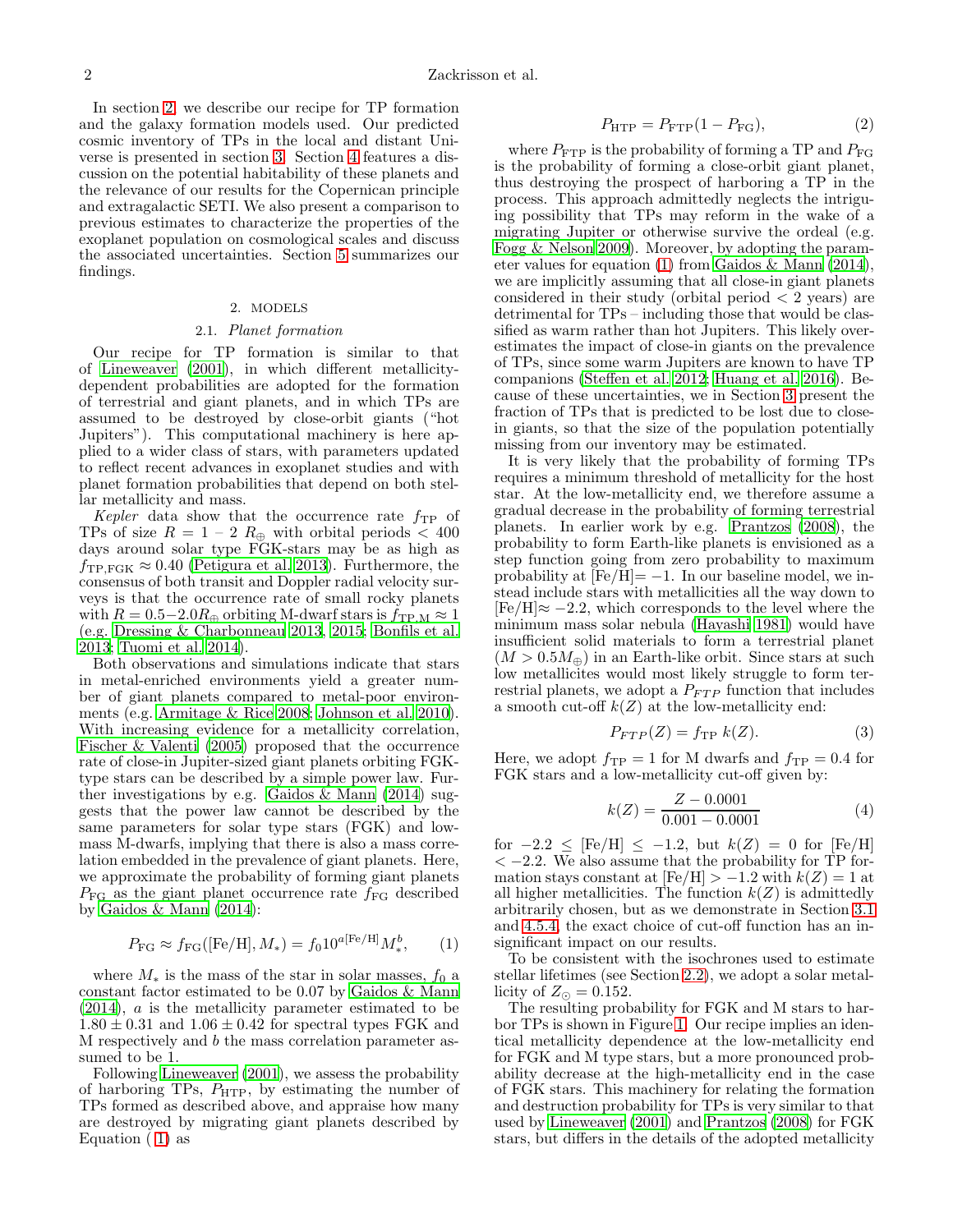

<span id="page-2-3"></span>Fig. 1.— The adopted metallicity-dependent probability for FGK (black solid line) and M stars (black dashed) to harbor TPs. The blue line depicts the metallicity relation derived by [Lineweaver](#page-11-1) [\(2001\)](#page-11-1) and the red line the relation used by [Prantzos \(2008](#page-11-4)). The gray area describes the metallicity regime in which detections of TPs have so far been made.

dependencies. As a result, our probability distribution for the occurrence of TPs around FGK stars is far less peaked around the solar value than that of [Lineweaver](#page-11-1) [\(2001\)](#page-11-1), but still features a high-metallicity drop-off less pronounced than that of [Prantzos \(2008\)](#page-11-4).

Our TP model also differs in a number of ways compared to the recent works of [Behroozi & Peeples \(2015](#page-11-12)) and [Dayal et al. \(2015](#page-11-9)), which do not assume that closein giants have any adverse effects on the formation of TPs around FGK stars, or specifically treat the difference between FGK and M dwarfs. It should be stressed that in contrast to both [Behroozi & Peeples \(2015\)](#page-11-12) and [Dayal et al. \(2015\)](#page-11-9), our  $P_{\text{HTP}}$  function in Equation. [2](#page-1-2) offers no indication to whether TPs could be habitable or not. A discussion about the prospects of habitability is instead provided in Section [4.1.](#page-6-1) [Behroozi & Peeples](#page-11-12) [\(2015\)](#page-11-12) adopt a minimum metallicity for TP occurrence of  $[Fe/H] = -1.5$  based on [Johnson & Li \(2010](#page-11-34)), and a constant occurrence at higher metallicities, whereas [Dayal et al. \(2015\)](#page-11-9) explore cases where  $P_{\text{HTP}}$  either has no metallicity dependence, or a very strong one ( $P_{\text{HTP}} \propto$ Z).

# 2.2. Galaxy formation

<span id="page-2-2"></span>Semi-analytical models represents a powerful tool to connect high-redshift galaxies to their present-day descendants (for a review, see [Baugh 2006](#page-11-35)). Here, we use such models to trace the formation of stars and the buildup of heavy elements within galaxies throughout cosmic history.

In this paper, we base our primary results on the version of the Durham semi-analytic model GALFORM described in [Baugh \(2005](#page-11-36)) The Durham model has been demonstrated to reproduce the luminosity function of Lyman-break galaxies at  $z \approx 3$ , present-day optical and near- and far-infrared luminosity functions and the sizeluminosity relation for  $z \approx 0$  late-type galaxies [\(Baugh](#page-11-36) [2005;](#page-11-36) González et al. 2009). It is also in fair agreement with the observed cosmic star formation history [\(Madau & Dickinson 2014](#page-11-38)). When possible, we also use the independent semi-analytic model Galacticus [\(Benson](#page-11-39) [2012\)](#page-11-39) to cross-check the robustness of important conclusions.

From the Durham semi-analytical model, we extract the galaxy population within a simulated comoving box of side  $64Mpc/h$  in 50 redshifts snapshots between  $z=0$ and z=10. This gives us between  $\approx 200$  ( $z = 10$ ) and  $\approx$  36000 ( $z = 0$ ) galaxies per snapshot. The stellar mass range of these galaxies is  $\sim 10^7$  to  $\sim 10^{12}$   $M_{\odot}$ at z=0. However, to avoid potential resolution problems at the low-mass end, we will throughout this paper focus on galaxies in the  $M \gtrsim 10^8$   $M_{\odot}$  mass range. This is not likely to affect our results in any significant ways, since both our own models and extrapolations of the observed galaxy stellar mass function to lower-mass objects [\(Kelvin et al. 2014;](#page-11-40) [Moffett et al. 2016a\)](#page-11-41) indicate that the fraction of stellar mass locked up in  $M < 10^8 M_{\odot}$ galaxies is at the sub-percent level.

From every redshift, we extract the internal age and metallicity distribution of the stars of all galaxies. By adopting the [Kroupa \(2001\)](#page-11-42) universal stellar initial mass function (IMF), we derive the number of FGK type (assumed mass range  $0.6-1.2$   $M_{\odot}$ ) and M dwarf (0.08–0.6  $M_{\odot}$ ) subtypes in each metallicity and age bin. According to this IMF,  $\approx 80\%$  of all stars in the 0.08–120  $M_{\odot}$ are born in the M dwarf mass regime whereas  $\approx 10\%$ are born in the mass range of FGK stars. We then use mass- and metallicity-dependent main sequence lifetimes from the PARSEC v1.2S isochrones [\(Bressan et al.](#page-11-43) [2012;](#page-11-43) [Chen et al. 2014](#page-11-44); [Tang et al. 2014\)](#page-12-12) to remove dead stars from the inventory. In these models, the lifetimes increase with metallicity, going from  $\approx$  5 Gyr at  $Z \approx 0.01 Z_{\odot}$  to  $\approx 12$  Gyr at  $Z \approx 5 Z_{\odot}$  for a mass with a zero age main sequence mass of 1.0  $M_{\odot}$ . M dwarfs  $(\leq 0.6 M_{\odot})$  always have lifetimes longer than the present age of the Universe throughout this metallicity range and are therefore never removed. The adopted lifetimes are based on scaled solar elemental abundances, and while non-solar abundance ratios will affect the lifetimes, the enhancement of individual elements at the 0.3 dex level is not expected to affects the lifetimes of FG stars by more than  $\sim 10\%$  [\(Dotter et al. 2007](#page-11-45)).

Finally, we apply the mass- and metallicity dependent planet occurrence recipe of Section [2.1](#page-1-3) to calculate the number of TPs within the age and metallicity bin of each galaxy at every redshift.

## 2.3. Cosmology

When converting redshifts into time and computing cosmological volumes required to reconstruct our past light cone, we adopt a flat Λ Cold Dark Matter (ΛCDM) cosmology with  $\Omega_M = 0.308, \Omega_{\lambda} = 0.692$  and Hubble constant  $H_0 = 67.8$  km s<sup>-1</sup> Mpc<sup>-1</sup> [\(Planck collaboration](#page-11-46) [2015\)](#page-11-46), giving a current age to the Universe of  $t_0 \approx 13.8$ Gyr. When comparing ages of typical planetary ages at various cosmological epochs to the age of the Earth, Earth is assumed to be 4.54 Gyr old [\(Dalrymple 2001\)](#page-11-47).

# 3. RESULTS

#### <span id="page-2-1"></span><span id="page-2-0"></span>3.1. Terrestrial planets in the local Universe

In Table [1,](#page-3-0) we present a number of statistical quantities predicted by our model for the population of TPs in the local Universe (i.e. averaged over all galaxies within the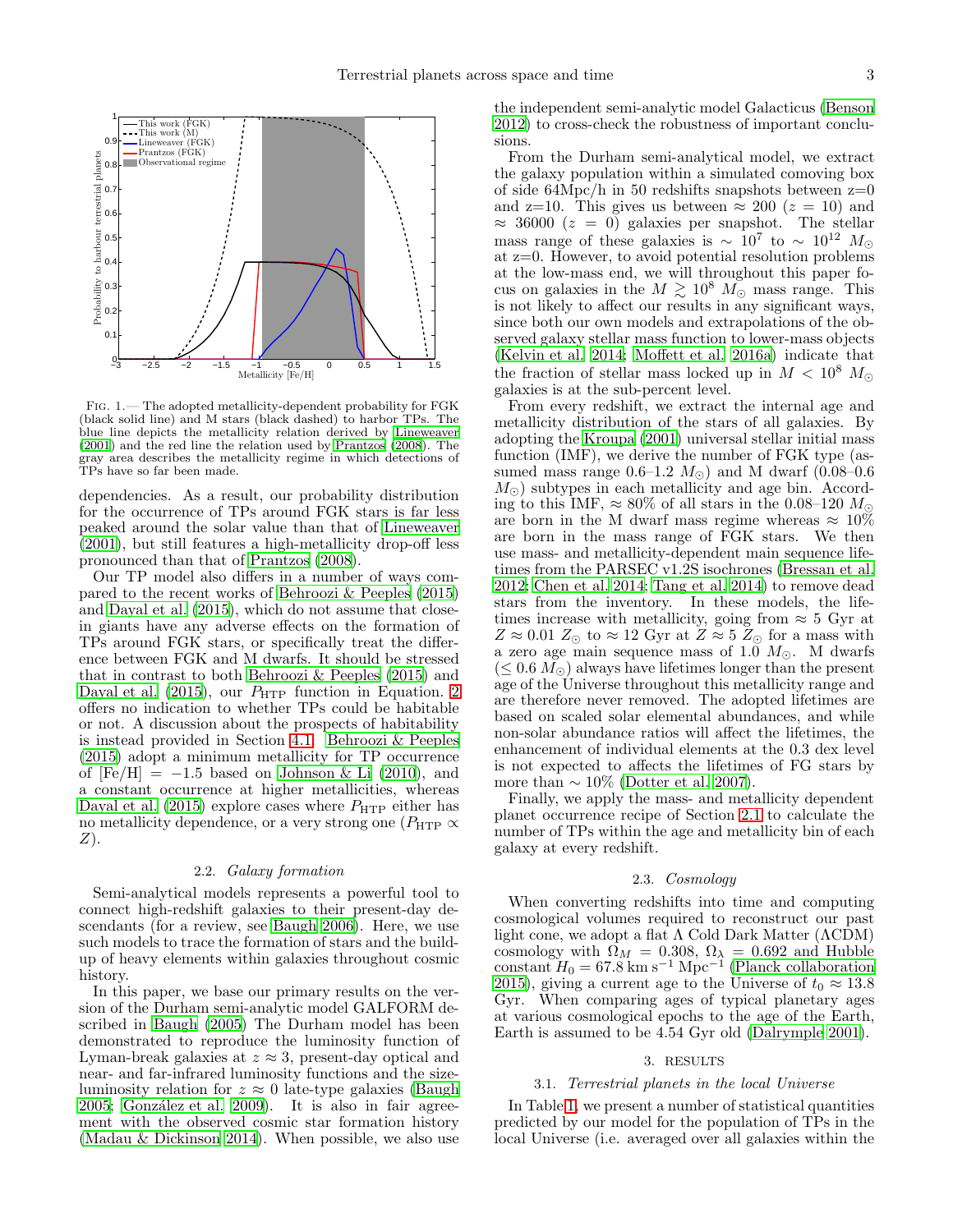TABLE 1 Terrestrial planets in the local Universe

<span id="page-3-0"></span>

|                                        | Host  |      |      |
|----------------------------------------|-------|------|------|
|                                        | FGK   | М    | FGKM |
| Mean age of terrestrial planet (Gyr)   | 7.3   | 8.4  | 8.3  |
| Terrestrial planets per $M_{\odot}$    | 0.045 | 1.3  | 1.4  |
| Fraction lost to close-in giants       | 0.11  | 0.02 | 0.02 |
| Fraction outside observed [Fe/H] range | 0.04  | 0.1  | 0.09 |

simulated volume at redshift  $z = 0$ . According to our model, the global number of TPs per stellar population mass has a current average of  $\approx 1.4 M_{\odot}^{-1}$  at redshift  $z = 0$ . Since M dwarfs greatly outnumber the FGK stars, this quantity is completely dominated by TPs around M dwarfs, and the corresponding value for TPs around FGK hosts is about 30 times lower ( $\approx 0.045$   $M_{\odot}^{-1}$ ). Closein giants are expected to have diminished the current population of TPs around FGK stars by no more than  $\approx$ 11%. Given our assumptions in Section [2.1,](#page-1-3) this fraction is even smaller for M dwarfs ( $\approx 2\%$ ). By  $z = 0$ , the exhausted lifetimes of FGK host stars have reduced the TP population around such stars by  $\approx 1/3$ , although this fraction varies slightly with galaxy mass.

### 3.1.1. Age distribution at  $z = 0$

As shown in Table [1,](#page-3-0) the average age of TPs around FGK stars and M dwarfs is currently  $\approx 7.3$  Gyr and  $\approx 8.4$ Gyr, respectively (i.e. 2.8 and 3.9 Gyr older than Earth, respectively). The oldest TPs in our simulation have ages of around  $\approx 13$  Gyr (by comparison, the oldest TP known so far has an age of  $\approx 11$  Gyr; [Campante et al.](#page-11-48) [2015\)](#page-11-48). The reason for the slightly lower ages of FGK host planets is mainly due to the shorter lifetimes of such stars. However, the fraction of FGK planets lost due to the exhausted lifetimes of their host stars is no more than 35%, since only the most massive stars (mass higher than  $\approx 0.95$   $M_{\odot}$ , although with a slight metallicity dependence) have main sequence lifetimes shorter than the current age of the Universe.

The mean age of TPs shows a dependence on current galaxy mass, as shown in Figure [2.](#page-3-1) The highest-mass galaxies (giant elliptical galaxies) harbor the oldest planets, as expected from the high average ages of stars in such systems. While the age difference between TPs around FGK and M stars in these galaxies is insignificant, TPs around FGK stars become slightly younger than those around M stars in lower-mass galaxies, and this offset reaches a maximum value of 1.2 Gyr at the low-mass end. This trend is due to a complicated interplay between the mass-metallicity relation of galaxies, the metallicity-lifetime relation for stars and the different star formation histories of low- and high-mass galaxies.

Galaxies at the high-mass end of Figure [2](#page-3-1) have higher metallicities, which leads to FGK stars with longer lifetimes. On the other hand, the stars in the highest-mass systems are also typically older than in the lowest-mass galaxies. This leads to a similar fraction of TPs around FGK stars being lost due to exhausted stellar lifetimes in ∼ 10<sup>8</sup>  $M_{\odot}$  and ~ 10<sup>12</sup>  $M_{\odot}$  systems. However, the effect on the mean age of stars surviving until  $z = 0$  is different in the two cases, since the  $\sim 10^8$  M<sub>☉</sub> galaxy populations have far more varied star formation histories and consequently a much broader age distribution.



<span id="page-3-1"></span>Fig. 2.— The mean age of TPs as a function of galaxy stellar mass at  $z = 0$ . The black line represents TPs around FGKM stars, whereas the blue line represents the FGK subpopulation. The amber-colored patch indicates the stellar mass of the Milky Way.

In the  $\sim 10^{12}~M_{\odot}$  galaxies, the removal of the very oldest FGK stars has an insignificant impact on the mean age, since most stars already lie in a limited age interval close to the mean.

#### 3.1.2. Metallicity distribution at  $z = 0$

The full metallicity distribution of the TP population in the local Universe is shown in Figure [3.](#page-4-0) The distribution for FGK hosts (blue), is slightly narrower than that for FGKM hosts (black; dominated by M dwarfs) due to two separate mechanisms that preferentially remove FGK stars in the low- and high-metallicity tails, respectively. Low-metallicity FGK planets have shorter lifetimes than high-metallicity ones, which means that a larger fraction of TP stars are lost at the low-metallicity end of the distributions. TPs around high-metallicity stars are on the other hand more efficiently destroyed by migrating giants, which removes TPs from the highmetallicity end as well.

The red line demonstrates the effect of using the original metallicity relation by [Lineweaver \(2001\)](#page-11-1), which makes the distribution peak more strongly around the solar metallicity. For comparison, we also plot the distribution of stellar metallicities for currently confirmed TPs (Data from <exoplanets.org>; [Han et al. 2014\)](#page-11-49), which is heavily biased by the selection function of stars in the Milky Way disk and consequently much narrower than our predictions for the cosmological distribution of TPs.

Our model predicts that at redshift  $z = 0, \leq 10\%$ of the TPs are orbiting FGK and M type stars in the metallicity range for which TPs have yet to be detected ( $|\tilde{Fe}/H| \le -0.95$  and  $[Fe/H] > 0.5$ ; [Morton et al.](#page-11-50) [2016\)](#page-11-50). As further discussed in Section [4.5.4,](#page-10-1) this conclusion is remarkably robust to the details of the adopted metallicity dependence of the planet occurrence model at  $[Fe/H] < -1.2$ . Even if the probability to harbor TPs were to remain constant down to zero metallicity, this would boost the total number of TPs outside the metallicity range of current detections by less than 1%, simply because the fraction of stars at these very low metallicities is so small.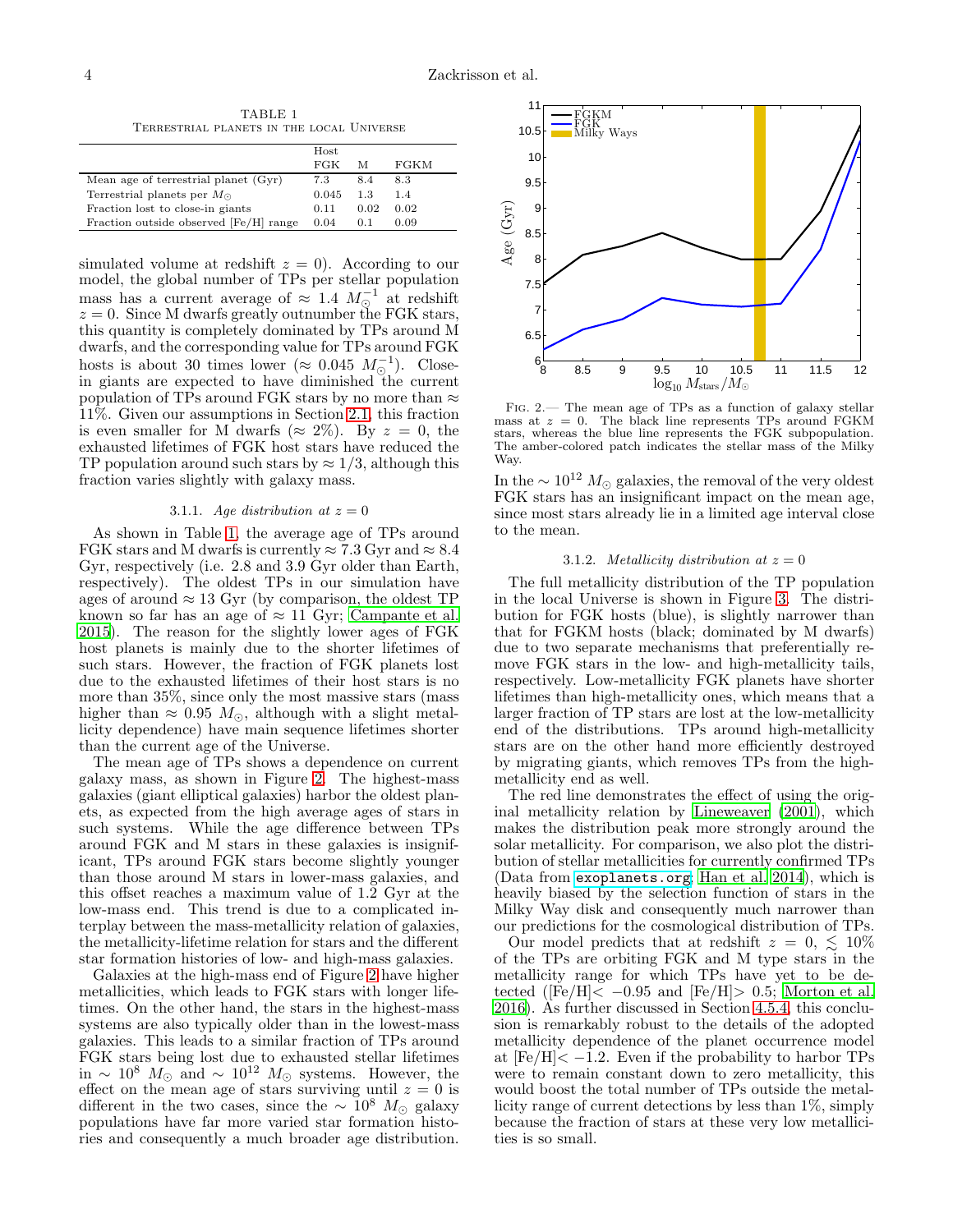

<span id="page-4-0"></span>Fig. 3.— Normalized metallicity distribution for TPs in the galaxy population at  $z = 0$ . The black and blue solid lines represent the predictions for FGKM and FGK stellar hosts in the case of our default metallicity dependence for TP formation. The red line depicts the corresponding case for FGK stars under the assumption of the [Lineweaver \(2001](#page-11-1)) metallicity dependence. The gray region indicates the much narrower metallicity distribution of currently confirmed TPs [\(Han et al. 2014](#page-11-49)), which due to the metallicity distribution within the Milky Way disk is much more strongly peaked than our prediction for the cosmological distribution. For clarity, the plotting range is limited to a fraction of 0.2, even though the largest bin of the observed distribution actually reaches 0.5.

### 3.1.3. Terrestrial planets as a function of galaxy mass at  $z=0$

As seen in Figure [3,](#page-4-0) our predicted distribution has more planets at  $[Fe/H] < -0.25$  than predicted by the [Lineweaver \(2001\)](#page-11-1) metallicity relations. This directly affects the expected prevalence of TPs in lowmass galaxies, where such metallicities are common. The [Lineweaver \(2001\)](#page-11-1) recipe would render galaxies at  $M_{\text{stars}} \lesssim 10^9 \ M_{\odot}$  largely barren of TPs. No corresponding decline in planet numbers is predicted by our model, as demonstrated in Figure [4,](#page-4-1) where the predicted number of TPs per stellar population mass is plotted as a function of galaxy mass.

Instead, this quantity stays roughly constant at  $\approx 1.4$ TPs per stellar population mass for TPs around FGKM host stars throughout the  $M_{\text{stars}} = 10^9 \text{--} 10^{11} M_{\odot}$  galaxy mass range, and only drops by  $\approx 30\%$  for FGKM host stars in low-mass galaxies ( $\sim 10^8$  M<sub>☉</sub>) compared to galaxies in the mass range of the Milky Way (stellar mass  $4-6\times10^{10}$  M<sub>o</sub>; [McMillan 2011](#page-11-51)). This reduction in TPs per total stellar mass in low-mass galaxies is due to a lack of heavy elements from which TPs are made, and is further augmented in the case of FGK host stars due to the reduced lifetimes of such stars at low metallicities. The number of TPs around FGK stars also drops at high metallicities, primarily because of the high average ages of stars in the most massive galaxies. These systems also have the highest metallicities, but the boosted stellar lifetimes resulting from this are not quite sufficient to counterweight the exhausted-lifetimes effect. The gray dashed line shows the corresponding predictions with the effect of close-in giants on TPs around FGK stars switched off. As seen, close-in giants have also reduced the planet



<span id="page-4-1"></span>Fig. 4.— TPs per unit stellar population mass for galaxies of different mass at  $z = 0$ . The relation for FGK hosts (blue line) has been boosted by a factor of 30 to illustrate the difference in shape compared to the relation for FGKM hosts (black line). The ambercolored patch indicates the mass of the Milky Way, the dashed gray line the predictions for FGK planets when the effect of close-in giants is turned off.

population in high-mass galaxies, but this effect affects a much wider range of galaxy masses and is not responsible for the downturn in the the number of TPs around FGK stars per stellar population mass at  $M_{\text{stars}} \gtrsim 3 \times 10^{11} M_{\odot}$ .

A typical galaxy in the mass range of the Milky Way (stellar mass  $4-6\times10^{10}$  M<sub>o</sub>; [McMillan 2011\)](#page-11-51) is expected to harbor  $5-8 \times 10^{10}$  TPs around M stars and  $2-3 \times 10^9$ TPs around FGK stars. While our simulated galaxy catalogs are inadequate for addressing planet formation for galaxies  $M < 10^8 M_{\odot}$ , the observed-mass metallicity relation for dwarf galaxies [\(Kirby et al. 2013\)](#page-11-52) suggests that the low-metallicity cut-off in planet formation adopted in this work would not cause any order-of-magnitude decline in the planet population of galaxies until one enters the  $\lesssim 10^7$   $M_{\odot}$  galaxy mass range.

Another interesting consequence of Figure [4](#page-4-1) is that galaxies like the Large Magellanic Cloud (LMC; stellar mass  $M_{\text{stars}} \approx 2 \times 10^9 M_{\odot}$ ; [Harris & Zaritsky 2009](#page-11-53)) are predicted not to be significantly depleted in TPs, but to harbor  $\approx 7 \times 10^7$  (around FGK stars) and  $\approx$  $3 \times 10^9$  (FGKM stars) of these. This is stark contrast to the conclusion reached by [Zinnecker \(2003\)](#page-12-13), who argued that galaxies in the LMC metallicity range may be unable to form TPs as large as Earth. However, we note that transit data have already started to turn up rocky planets even larger than Earth [\(Buchhave et al.](#page-11-54) [2012;](#page-11-54) [Torres et al. 2015\)](#page-12-14) at metallicities at the upper range of those relevant for the inner regions of LMC [\(Piatti & Geisler 2013\)](#page-11-55). Based on the observed agemetallicity relation for the LMC [\(Piatti & Geisler 2013](#page-11-55)) and the LMC star formation history of [Harris & Zaritsky](#page-11-53) [\(2009\)](#page-11-53), our metallicity recipe for planet occurrence suggests that the average TP in the LMC should be significantly younger than the cosmic average – the mean age is predicted to be about 1 Gyr older than Earth for TPs around M dwarfs, and 0.8 Gyr younger than Earth for TPs around FGK stars.

In Figure [5,](#page-5-0) we show the distribution of TPs across the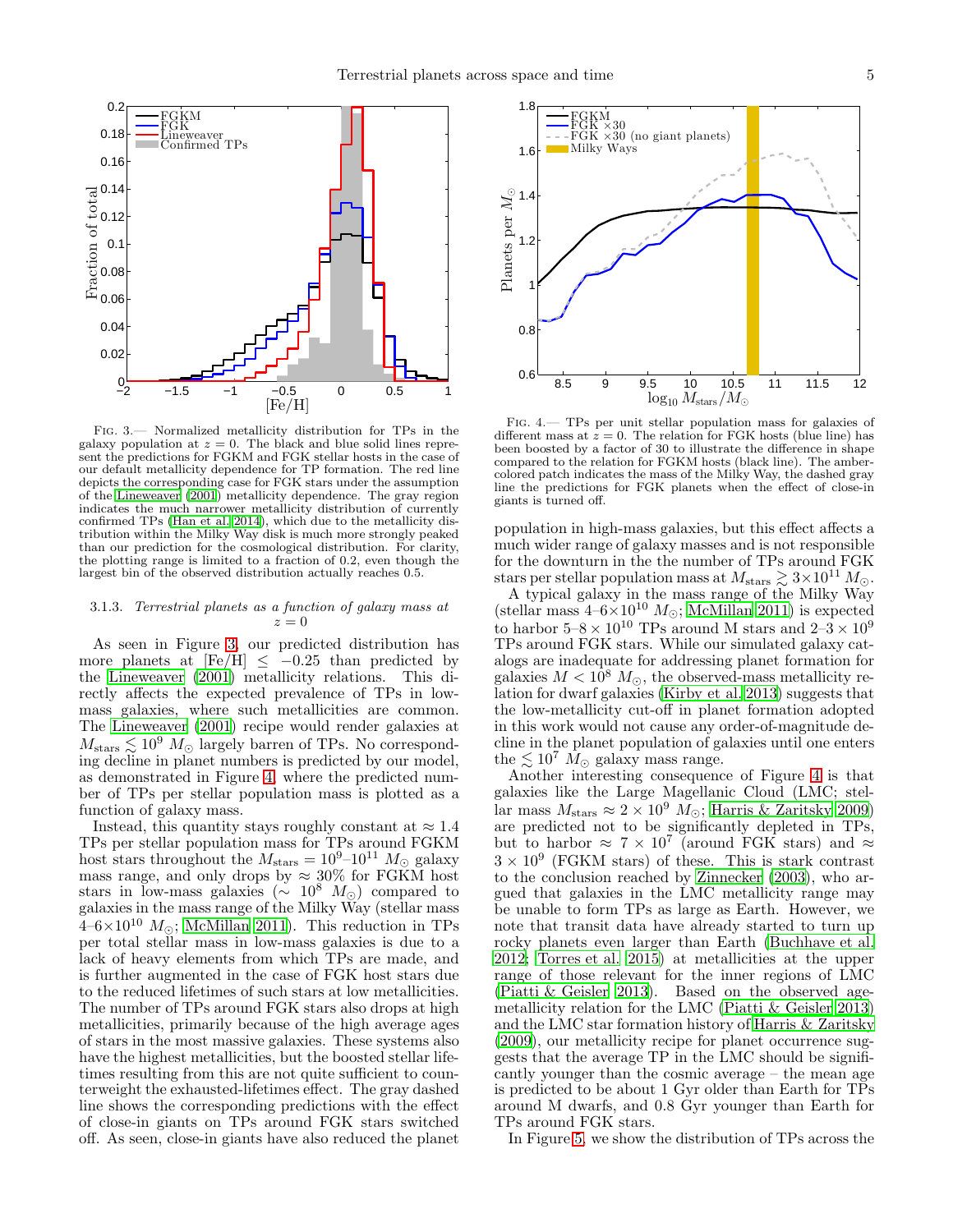

<span id="page-5-0"></span>FIG. 5.— The distribution of TPs across the  $z = 0$  galaxy population. The differently colored lines in the two panels represent the FGKM (black solid) and FGK (blue solid) hosts. The typical (median) TP is sitting in a galaxy with stellar mass  $M_{\text{stars}} \approx$  $6\times10^{10}$   $M_{\odot}.$  The amber-colored patch indicates the mass of the Milky Way.

galaxies of different masses at  $z = 0$ . The median galaxy mass of the TP-weighted distribution is  $\approx 6 \times 10^{10} M_{\odot}$ , i.e. quite similar to that of the Milky Way (wheres the mean is  $\approx 2 \times 10^{11} M_{\odot}$ ). Interestingly, this suggests that most TPs are locked up in spheroid-dominated galaxies and not in a disk-dominated galaxy like the Milky Way, since the former type starts to dominate at stellar masses  $M \gtrsim 10^{10} M_{\odot}$  [\(Kelvin et al. 2014;](#page-11-40) [Moffett et al. 2016a\)](#page-11-41). The fact that Earth does not appear to be located in the most common type of TP-bearing galaxy, and the how this relates to the Copernican/mediocrity principle, is further discussed in Section [4.2.](#page-7-0)

# <span id="page-5-3"></span>3.2. Terrestrial planets throughout the observable Universe

In our census of TPs throughout the observable Universe, we consider the population of TPs within all galaxies on our past light cone – i.e. within a spherical volume whose outer radius is bounded by the maximum light travel time distance allowed by the current age of the Universe, and within which the cosmic epoch considered is a function of distance (or, equivalently, redshift  $z$ ) from us. Galaxies, stars and planets at larger distances within this volume are seen at progressively earlier epochs in the history of the Universe. This definition of "observable Universe" differs from that of [Behroozi & Peeples](#page-11-12) [\(2015\)](#page-11-12), which instead consider the current state of the planet population in a cosmological volume of this order. However, due to the finite speed of light, the latter population cannot be directly observed.

In Table [2](#page-6-2) we present our results concerning the statistical quantities for the population of TPs on our past light cone. The total number of TPs around FGKM stars in the observable Universe is estimated to be  $\approx 5 \times 10^{20}$ . Analogous to the case at  $z \approx 0$  (Section [3.1\)](#page-2-1), this number is completely dominated by M dwarf planets  $(\approx 98\%)$ , and the corresponding number for FGK stars is  $\approx 1 \times 10^{19}$ .



<span id="page-5-2"></span>Fig. 6.— The distribution of TPs across galaxies of different stellar masses on our past light cone. The differently colored lines represent the FGKM (black solid) and FGK (blue solid) stellar hosts. The typical (median) TP is sitting in a galaxy with stellar mass  $M_{\rm stars} \approx 1 \times 10^{10}$   $M_{\odot}$ . The amber-colored patch indicates the mass of the Milky Way.

### 3.2.1. Age distribution at high redshift

Since the typical ages of TPs decrease as more distant regions on our past light cone are considered, the average TP age in the observable Universe comes out at  $\approx 1.7$ billion year, i.e. almost 3 Gyr younger than Earth. The age distribution at a few different redshifts, along with the total distribution for the whole observable Universe is shown in Figure [7a](#page-7-1). In Figure [7b](#page-7-1), we show how the mean TP age for all objects on the past light cone evolves as the maximum considered redshift is increased. This mean TP age approaches the average age of TPs throughout the whole observable Universe reported in Table [2](#page-6-2) at  $z \approx 5$  and changes insignificantly as higher redshifts are considered, due to the small number of planets at earlier epochs (as further discussed in Section [3.2.3\)](#page-5-1). The difference in mean age between FGK and M-type host planets also becomes increasingly insignificant at larger limiting redshifts, since fewer FGK stars in the high redshift have died because of old age.

### 3.2.2. Terrestrial planets as a function of galaxy mass at high redshift

Since galaxy formation progresses hierarchically, highmass galaxies were more rare in the past. The mean galaxy mass was therefore lower at earlier epochs on our past light cone, and the distribution of TPs across the galaxy population is therefore somewhat different compared to the local Universe. This is demonstrated in Figure [6,](#page-5-2) which shows that the typical TP on our past light cone is sitting inside a galaxy with a typical mass considerably lower than the that at  $z = 0$  (Figure [5\)](#page-5-0). The median galaxy mass in the distribution in Figure [6](#page-5-2) is  $\approx 1 \times 10^{10}$  M<sub>o</sub>, whereas the mean galaxy mass is  $\approx 4 \times 10^{10} M_{\odot}$ .

### 3.2.3. Distribution on the past light cone

<span id="page-5-1"></span>The small contribution from the highest-redshift TPs to the statistics for the whole observable Universe can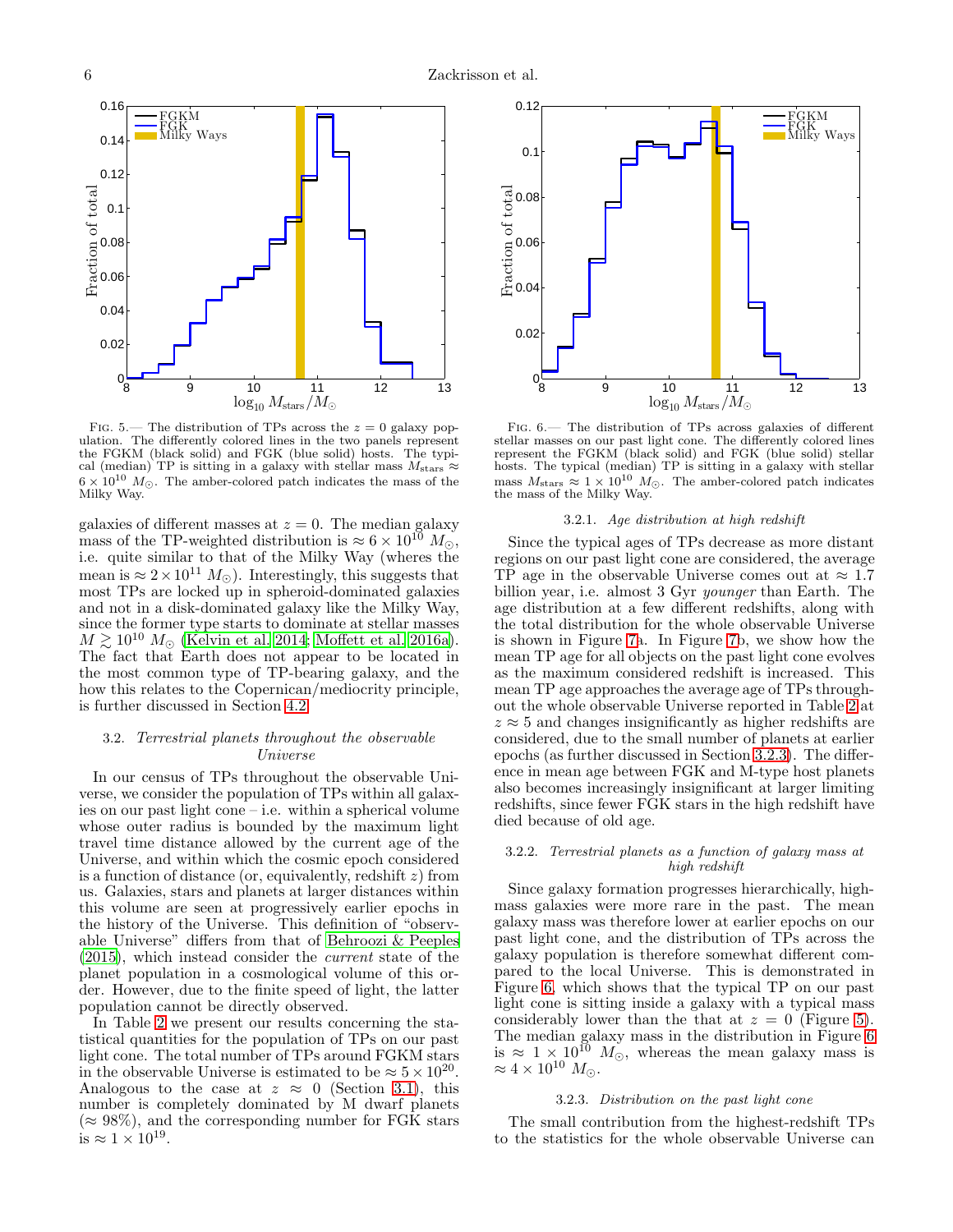TABLE 2 Terrestrial planets in the observable Universe

<span id="page-6-2"></span>

|                                        | Host   |        |        |
|----------------------------------------|--------|--------|--------|
|                                        | FGK    | М      | FGKM   |
| Total number                           | 1.1e19 | 4.7e20 | 4.8e20 |
| Mean age of terrestrial planet (Gyr)   | 1.7    | 1.7    | 1.7    |
| Terrestrial planets per $M_{\odot}$    | 0.035  | 1.3    | 1.3    |
| Fraction lost to close-in giants       | 0.11   | 0.01   | 0.02   |
| Fraction outside observed [Fe/H] range | 0.06   | 0.15   | 0.15   |

be understood from Figure [8,](#page-8-0) where we plot the number distribution of TPs as a function of redshift within the volume spanned by our observable Universe. The modest contribution from TPs at the highest redshift is mainly due to inefficient star formation (and not inefficient TP formation) at these early epochs. Even though the light cone volume increases by a factor of  $\approx 2$  between  $z = 5$ and  $z = 10$ , this is offset by the lower star formation rate density and the smaller time interval per unit redshift in the early history of the Universe. Consequently, stars at  $z > 5$  only add a few percent to the total stellar mass on our past light cone.

In Figure [8,](#page-8-0) we also show the cumulative number of TP within the volume subtended by our past light cone out to a redshift  $z_{\text{max}}$ . As this redshift limit approaches that of the earliest epochs of star formation, the cumulative number of TPs approaches the total number of TPs in the whole observable Universe. As seen, the number increases relatively little beyond the peak of cosmic star formation ( $z \approx 2$ ; [Madau & Dickinson 2014\)](#page-11-38), and we consequently find that 90% of all TPs on our past light cone are at  $z < 3.3$ . When considering only planets older than Earth, this limit is reached at even lower redshifts, since no objects older than Earth can exist at  $z > 1.4$  in the adopted cosmology. Hence, we find that  $90\%$  of the TPs older than Earth are at  $z < 0.8$ .

# 4. DISCUSSION

### 4.1. Habitability

<span id="page-6-1"></span><span id="page-6-0"></span>While the focus of this paper is on the prevalence of TPs on cosmological scales, it is primarily the subset of TPs that are able to sustain life that are relevant for astrobiology and SETI. While the requirements for planet habitability remains much debated (for a recent review see [Gonzalez 2014\)](#page-11-56), the most common approach when discussing habitability on galactic scales is to start from a condition on the ability for planets to maintain liquid water (usually based on some variation on the moist greenhouse circumstellar zone of [Kasting et al. 1993;](#page-11-57) e.g. [Kopparapu 2013;](#page-11-58) [Petigura et al. 2013\)](#page-11-24).

Current attempts to estimate the occurrence rate  $f_{\rm HTP}$  of TPs located in the circumstellar habitable zone indicate a fraction  $f_{\text{HTP}} \approx 0.1$  for solartype stars [\(Petigura et al. 2013;](#page-11-24) [Batalha 2014](#page-11-59)) and  $f_{\text{HTP}} \approx 0.3{\text -}0.5$  for M dwarfs [\(Kopparapu et al. 2013;](#page-11-60) [Dressing & Charbonneau 2015](#page-11-26)). These estimates are lower by factors of  $\approx 1/4$  (FGK hosts) and  $\approx 1/3-1/2$  (M dwarfs) compared to the occurrence  $f_{\text{TP}}$  rates adopted in section [2.1](#page-1-3) ( $f_{\text{TP,FGK}} \approx 0.40$ ;  $f_{\text{TP,M}} \approx 1$ ) for the full TP population. Hence, a first-order approach would be to simply scale down the number of planets in Table [1](#page-3-0) and [2](#page-6-2) by factors of this order.

So far, we have included all planets of size  $R =$ 

 $1.0 - 2.0R_{\oplus}$  in our definition of TPs. However, the habitability of super-Earths  $(R = 1.5 - 2.0)$  is still a matter of debate. [Seager et al. \(2013\)](#page-12-15) argue that super-Earths need to be studied in individual cases, as those that develop a gaseous envelope may not be very habitable. [Adibekyan et al. \(2015\)](#page-11-61) also argue for a metallicity dependency for the potential habitability of super-Earths, arguing that super-Earths around metal-poor stars are found on tighter orbits than super-Earths around more metal-rich stars. By removing super-Earths from our estimates (and hence only include terrestrial planets of size  $R = 1.0 - 1.5R_{\oplus}$  using the relative distribution of sizes from [Petigura et al. \(2013\)](#page-11-24) for FGK hosts and [Dressing & Charbonneau \(2015\)](#page-11-26) for M-dwarf hosts, we reduce the occurrence rates of TPs in habitable zones to  $f_{\text{HTP},\text{FGK}} \approx 0.04$  and  $f_{\text{HTP},\text{M}} \approx 0.16$ , i.e. a reduction by a factor of  $\approx 1/2$  to the corresponding estimates including super-Earths.

Another open question is whether M-dwarfs can be associated with habitability in the same sense as solartype stars. The inward migration of the habitable zone during the early stages of evolution of M dwarfs, along with the X-rays, extreme ultraviolet radiation and flares produced by these stars, may drastically erode a stable atmosphere and the prospects of liquid water (e.g. [Segura et al. 2005](#page-12-16); [Scalo 2007;](#page-12-17) [Ramirez & Kaltenegger](#page-11-62) [2014;](#page-11-62) [Luger & Barnes 2015;](#page-11-63) [Tian & Ida 2015\)](#page-12-18). [Sengupta](#page-12-19) [\(2015\)](#page-12-19) argue that only a handful of the M-dwarfs with confirmed planets in the habitable zone meet the criteria for having Earth-like habitable conditions. Planets within the habitable zone of low-mass stars may also experience synchronous rotation and be tidally locked [\(Kasting et al. 1993\)](#page-11-57), leading to an unstable climate [\(Kite et al. 2011](#page-11-64)).

Hence, a most conservative approach could involve excluding M dwarfs from the habitability discussion altogether and simply consider the FGK planets in Table [1](#page-3-0) and [2.](#page-6-2) Adopting this strategy and removing super-Earths from the TP inventory would then scale down these estimates by a factor  $f_{\text{HTP},\text{FGK}}/f_{\text{TP},\text{FGK}} \approx$  $0.04/0.4 = 0.1$ , giving  $\sim 5 \times 10^{-3}$  habitable planets around FGK stars per unit total stellar population mass  $(M_{\odot})$  and  $\sim 1 \times 10^{18}$  habitable planets around FGK stars in the observable Universe.

On galactic scales, there are possibly mechanisms other than the circumstellar habitable zone that affects the ability of planets to sustain life. Proposed effects include supernovae (e.g. [Ruderman 1974;](#page-12-20) [Lineweaver et al.](#page-11-3) [2004;](#page-11-3) [Prantzos 2008;](#page-11-4) [Gowanlock et al. 2011;](#page-11-5) [Carigi et al.](#page-11-8) [2013;](#page-11-8) [Spitoni et al. 2014;](#page-12-1) [Dayal et al. 2015\)](#page-11-9), gammaray bursts (e.g. [Thomas et al. 2005;](#page-12-21) [Ejzak et al. 2007](#page-11-65); [Piran & Jimenez 2014;](#page-11-66) [Dayal et al. 2016\)](#page-11-14), active galactic nuclei [\(Clarke 1981](#page-11-67); [Gonzalez 2005;](#page-11-68) [Dayal et al. 2016](#page-11-14)), cosmic rays (e.g. [Atri et al. 2013\)](#page-11-69), Oort cloud comet perturbations (e.g. [Feng & Bailer-Jones 2014\)](#page-11-70), encounters with interstellar clouds [\(Kataoka et al. 2013](#page-11-71)) and the dynamical and annihilation effects of dark matter [\(Rampino 2015\)](#page-11-72). [Mellot & Thomas \(2011\)](#page-11-73) presents an excellent review on various types of radiation-based threats to life.

While mechanisms of this type are outside the scope of this paper, the expected redshift trend (which is relevant for the SETI argument in section [4.3\)](#page-7-2) is to make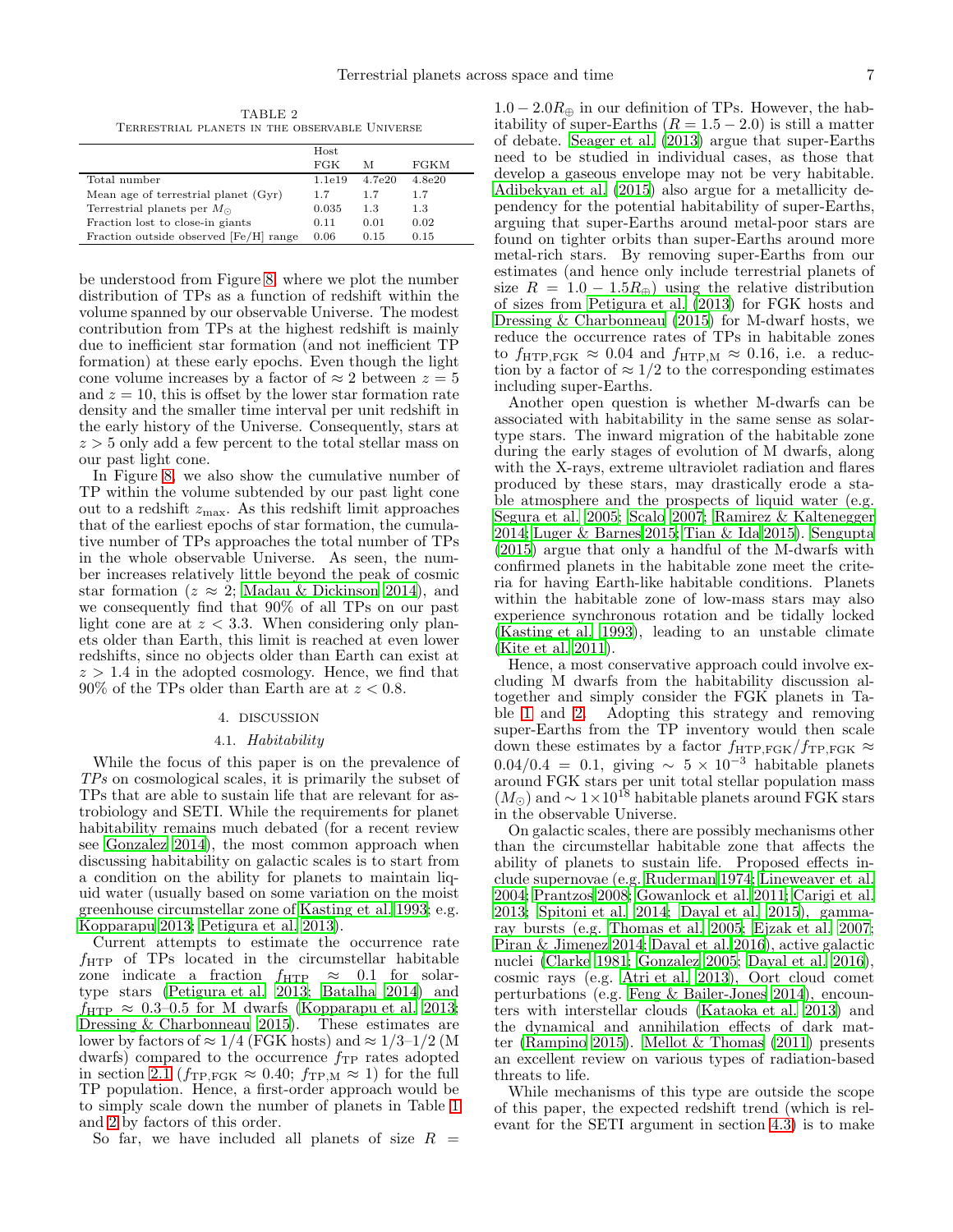

<span id="page-7-1"></span>FIG. 7.— TP age distribution as a function of redshift. a) Age distribution of TPs at various discrete redshifts, including the distribution predicted when the entire observable Universe (all objects on our past light cone) is considered. b) The mean age of TPs around FGK (blue line) and M-type hosts (black) within the volume on our past light cone out to limiting redshift  $z_{\text{max}}$ . The cosmic mean of 1.7 Gyr is reached at  $z \approx 5$ .

life on TPs more difficult to sustain at earlier times in the history of the Universe (see also [Dayal et al. 2016\)](#page-11-14). High-redshift galaxies have higher specific star formation rates (e.g. [Feulner et al. 2005\)](#page-11-74) and a higher prevalence of active nuclei (e.g. [Aird et al. 2012\)](#page-11-75). Since high-redshift galaxies are also more compact [\(Shibuya et al. 2015\)](#page-12-22), supernovae, gamma-ray burst and active galactic nuclei will affect larger number of planets, and the size evolution may also increase the Oort cloud perturbations due to close encounters with other stars.

# <span id="page-7-0"></span>4.2. Why are we not living in an elliptical galaxy?

If we assume that all currently habitable terrestrial planets have a small but non-zero probability to develop intelligent life at around the present cosmic epoch, then the probability distribution for the emergence of intelligent life is expected to trace the spatial distribution of such planets. In other words, we expect to find ourselves in the type of environments where most such terrestrial planets are located. It is of course entirely possible that Earth could lie in the tail of this distribution, but this is an improbable outcome, and would violate the Copernican/mediocrity principle.

By convolving the mass distribution of TPs from Figure [5](#page-5-0) with the distribution of morphological types as a function of galaxy mass from [Kelvin et al. \(2014\)](#page-11-40) or [Moffett et al. \(2016a\)](#page-11-41), we estimate that  $\approx 3/4$  of TPs are locked up in spheroid-dominated galaxies (with  $\approx 1/2$ ) in elliptical galaxies and  $\approx 1/4$  early-type disks), and not in disk-dominated galaxies like the Milky Way (likely morphological type Sbc). Hence, if Earth had been randomly drawn from the cosmological population of TPs, the most likely outcome would have been for it not to be located in a Milky Way-type system, but in an elliptical. While many spheroid-dominated galaxies do contain a disk component, and vice versa, TPs in disks remain in minority even when the estimated stellar mass fractions in bona fide disks and spheroids [\(Moffett et al. 2016b;](#page-11-76) [Thanjavur et al. 2016](#page-12-23)) are considered.

This, by itself, does not constitute any significant violation of the Copernican/mediocrity principle, since there

is nothing conspicuously improbable<sup>[6](#page-7-3)</sup>) about the type of host galaxy in which we happen to find ourself (probability  $\approx 1/4$ ). However, the fact that the raw distribution of TPs is not already heavily skewed towards disk galaxies results in a slight puzzle once other habitability constraints are factored in, as these seem to tip the scales even further in favour of ellipticals.

When considering the role of supernova sterilization on galactic habitability, [Dayal et al. \(2015\)](#page-11-9) argue that massive ellipticals – which exhibit much less current star formation activity than disks – should exhibit much better conditions for life than actively star-forming galaxies like the Milky Way, and that this boosts the relative number of habitable planets per total stellar mass by 1-2 orders of magnitude in such galaxies at redshift  $z \approx 0$ . This implies that if our planet were randomly drawn from the cosmic distribution of habitable TPs at  $z = 0$ , we should with  $\geq 90\%$  probability expect to find our self living in an elliptical galaxy.

But maybe there is more to the lottery than we have hitherto realized? If supernovae are less detrimental for life than commonly assumed, or if some other lifethreatening mechanism turns out to be more efficient in ellipticals than in disks, this could restore the balance between habitable TPs in spheroids and disks. We note that there are several important differences between disks and spheroids that have so far received very little attention in the context of astrobiology – including the prevalence and properties of active galactic nuclei (but see [Dayal et al. 2016](#page-11-14) for a recent discussion on this), the propagation of cosmic rays and the fraction of stars in high-density regions. More detailed studies of the impact that mechanisms of this type can have on the habitability of planets may hopefully shed light on this matter.

# 4.3. The prospects of extragalactic SETI

<span id="page-7-2"></span>While most SETI projects have so far focused on the Milky Way, the case for Extragalactic SETI remains com-

<span id="page-7-3"></span><sup>6</sup> At any rate no more improbable than the offsets between the properties of the Sun and other similar stars discussed by [Robles et al. \(2008\)](#page-12-24)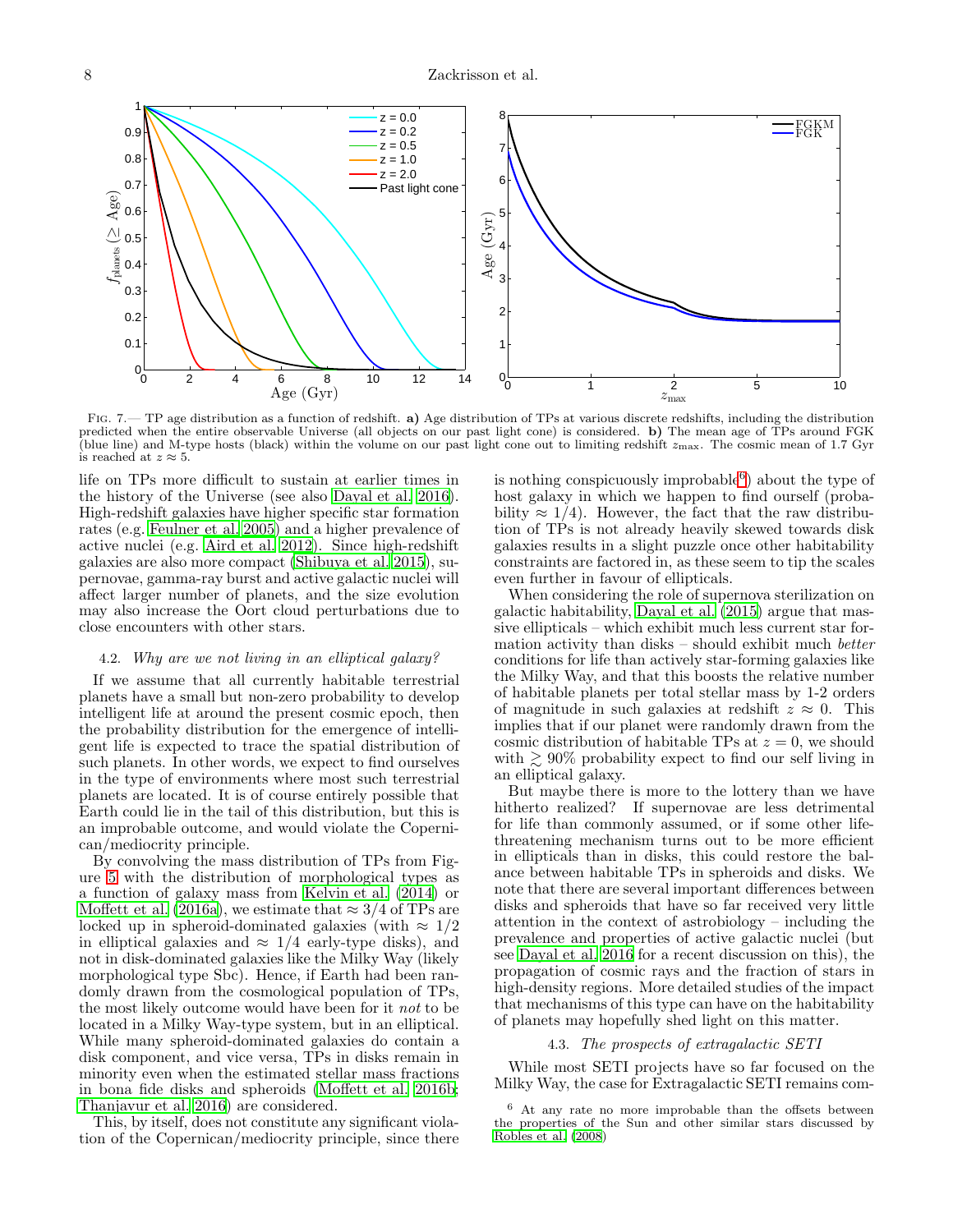

<span id="page-8-0"></span>FIG. 8.— Distribution of TPs as a function of redshift on our past light once. Left: Distribution of TPs within the volume spanned by observable Universe. Solid lines mark the relative distribution of all FGKM (black line) and FGK (blue) host planets, and dashed lines the corresponding distributions when only planets older than Earth are considered. The orange patch marks the redshift that corresponds to the cosmic epoch when the Sun formed. Right: The corresponding cumulative number of TPs in the whole sky out to the redshift given on the horizontal axis. At high redshifts, these quantities tend towards the numbers relevant for the whole observable Universe.

pelling (e.g. [Wright et al. 2014a;](#page-12-7) [Zackrisson et al. 2015;](#page-12-9) [Olson 2015](#page-11-13)). If the probability for the emergence of intelligent life is sufficiently small, we could well be the only advanced civilization in the Milky Way. If so, our only chance of detecting intelligent life elsewhere in the Universe would be to extend the search radius. Extragalactic SETI would also seem the only way to gauge the prevalence of civilizations very high on the [Kardashev \(1964](#page-11-77)) scale (close to type III), since the Milky Way does not appear to host such a super-civilization.

If one adopts the admittedly anthropocentric view that intelligent life primarily develops on TPs, then our results have some bearing on the maximum distance to which it would make sense to push extragalactic SETI. Naively, one would expect that the probability for the emergence of an advanced civilization in an given cosmological volume is proportional to the number of TPs, modulo some correction for habitability and age effects.

By extending the redshift limit of such searches, one increases the cosmological volume probed, but since one is – due to the finite light travel time – at the same time probing earlier epochs in the history of the Universe, the number of TPs within the search radius does not increase indefinitely. As discussed in section [3.2](#page-5-3) and shown in Figure [8b](#page-8-0), the cumulative growth of the number of planets in the observable Universe slows down considerably beyond the peak of cosmic star formation  $(z \approx 2)$ .

If one furthermore assumes that it typically takes several billion years for intelligent life to arise (some 4.5 Gyr in the case of humans – and please note that the [Carter](#page-11-78) [\(1983\)](#page-11-78) argument suggests that the typical time scale may be much longer than this), then only the  $z \leq 2$  part of the Universe becomes relevant. For TPs older than Earth, only a very small fraction  $\langle \langle 10\% \rangle$  will be at  $z > 0.8$ . When factoring in habitability considerations (section [4.1\)](#page-6-1), which will tend to further favour the lowdensity environment in the low-redshift Universe, and the escalating difficulties in detecting signatures (either signals or signs of astroengineering) of intelligent lifeforms <span id="page-8-1"></span>at large distances, it seems that the prospects of extragalactic SETI should peak at redshifts below  $z \approx 1-2$ .

### 4.4. Comparison to previous studies

A small number of previous studies have attempted to assess the properties – both ages and absolute numbers – of terrestrial or Earth-like planets on cosmological scales.

A coarse, early estimate of the total number of "habitable planets" (without clearly defining what was meant by this) in the observable Universe was presented by [Wesson \(1990](#page-12-4)). This estimate, despite being based on a different cosmological model and an unevolving galaxy population – happens to lie within two orders of magnitude of our more modern estimate. By assuming  $\sim 10^{10}$ habitable planets per galaxy and  $\sim 10^{10}$  galaxies in the Universe, Wesson argues for  $\sim 10^{20}$  habitable planets in the observable Universe. This is of the same order as our estimate on the total number of TPs (Table [2\)](#page-6-2) and two orders of magnitudes higher than our estimate for the number of habitable planets around FGK stars (section [4.1\)](#page-6-1).

[Lineweaver \(2001\)](#page-11-1) estimate the average TP in the  $z = 0$  Universe to be  $1.8 \pm 1.9$  Gyr older than Earth. While consistent with our estimate within the errorbars, this is still 1 Gyr lower than our best estimate for TPs around FGK stars ( $\approx 2.8$  Gyr older than Earth; see Table [1\)](#page-3-0). As far as we can tell, this discrepancy is largely driven by the much stronger metallicity dependence adopted by Lineweaver, which pushes the peak of TP formation forward in time by cutting off planet formation at subsolar metallicities (see Figure [1](#page-2-3) for a comparison).

[Behroozi & Peeples \(2015\)](#page-11-12) also present formation time statistics for Earth-like planets (assumed to make up a fixed fraction of TPs around FGK stars) both in Milky Way-mass galaxies and over cosmological volumes. This is not expected to exactly match the age statistics at  $z = 0$  that we present for FGK host TPs in Table [1](#page-3-0) and Figure [2,](#page-3-1) since the current age distribution is affected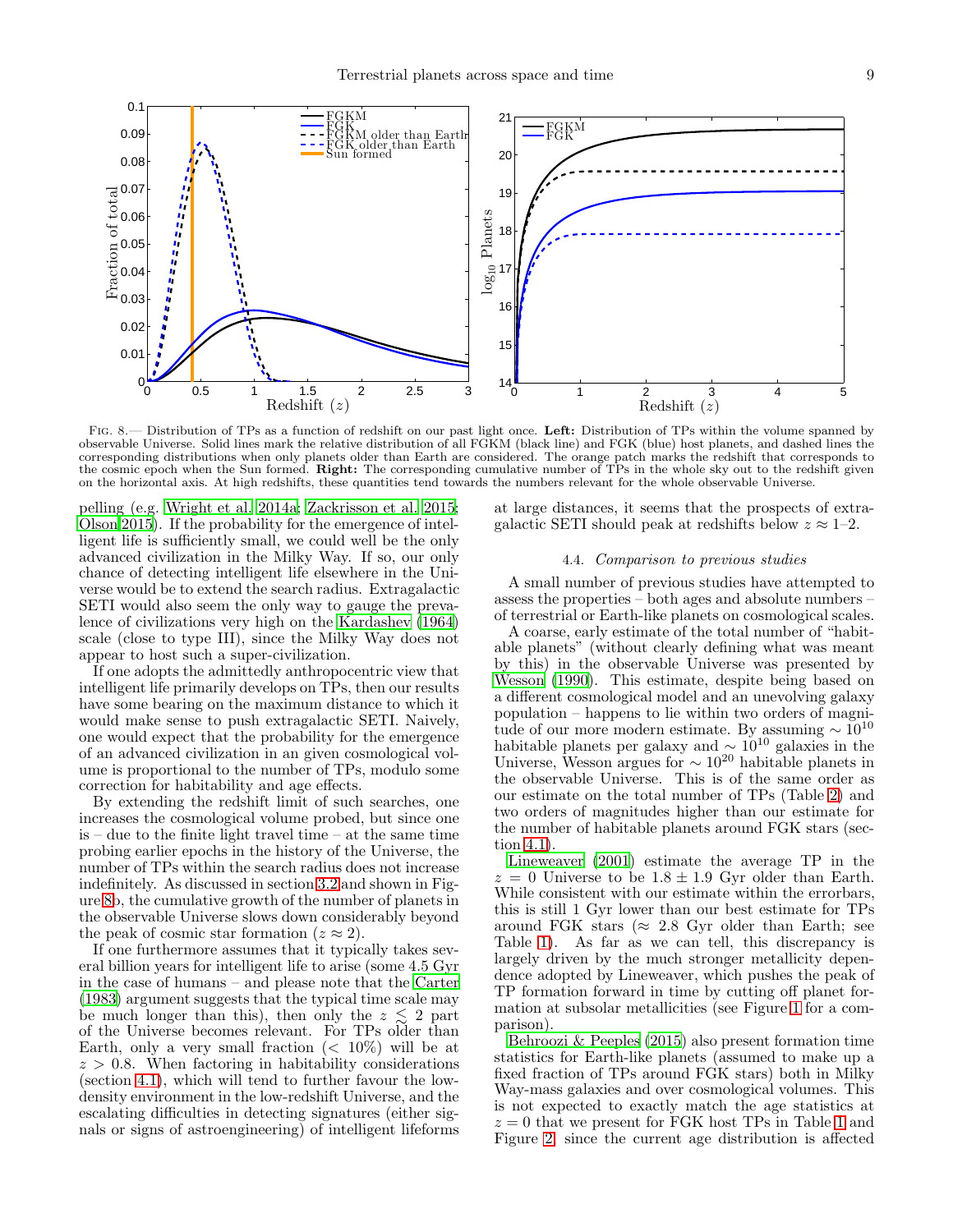both by the formation and demise of planets (due to the exhausted lifetimes of their host stars). However, since lifetime effects are unimportant for M dwarfs, we can still compare our results for M dwarf TPs with theirs to shed light on potential differences in the underlying computational machinery. In this case, we find that the difference in median ages is < 0.5 Gyr. [Behroozi & Peeples \(2015](#page-11-12)) also report that there are  $\sim 10^{19}$  Earth-like planets on the past light cone, which – when taking into account the scaling factor of  $\approx 1/4$  between our mutual definitions of terrestrial and Earth-like – lies within a factor of a few from our estimate.

A simple and commonly used exercise to estimate the number of terrestrial/habitable/Earth-like planets in the observable Universe is to adopt a literature value for the corresponding number in the Milky Way, assign this number to the large number of galaxies detected in a deep, high-redshift survey like the Hubble Ultra Deep Field or the Hubble Extreme Deep Field, and correct the outcome for the limited sky coverage of the survey. This estimate not only neglects differences in both metallicity and mass between high-redshift galaxies and the Milky Way, but also the completeness of the imaging survey used. Due to the redshift evolution of the galaxy mass function (e.g. [Torrey et al. 2015;](#page-12-25) [Conselice et al.](#page-11-79) [2016\)](#page-11-79) and the redshift evolution of gas-phase metallicities in star-forming galaxies (e.g. [Zahid et al. 2013](#page-12-26)), average galaxy masses and metallicties are both lower at high redshifts. The modest difference in the number of planets per stellar mass in the Milky Way compared to the cosmic average (cmp. Table  $1 \& 2$ ) implies that mass, according to our models, is more important in this context. If we were to adopt our estimate for the number of TPs around FGKM stars in the Milky Way ( $\approx 7 \times 10^{10}$ ; see section [3.1\)](#page-2-1), multiply by the number of galaxies in the Hubble Ultra Deep Field  $({\sim 10^4})$  and correct for the limited sky coverage of the latter ( $\approx 7.4 \times 10^{-8}$ ), we would arrive at  $\approx 9 \times 10^{21}$  – a factor of 20 higher than our estimate. The primary reason for this discrepancy is that the typical galaxy mass on our past light cone is lower than that of the Milky Way. In our simulations, the mean galaxy mass in the observable Universe (without any weighting by the probability of this object to host TPs) is  $\approx 4 \times 10^9$  M<sub>o</sub>. After applying this correction, this observational method results in an estimate that lies within a factor of  $\approx 2$  of our result.

## 4.5. Uncertainties

A study such as this, which attempts to extrapolate results on the TP population from our local neighborhood to the whole Universe obviously carries substantial uncertainties. In the following, we attempt to identify the factors that dominate the error budget, and to attach reasonable error bars to our main results.

### 4.5.1. Galaxy formation

<span id="page-9-0"></span>The results presented in this paper rely heavily on semi-analytic models of galaxy formation to trace the formation of TPs across space and time, but consistency checks using observational data can in some cases be carried out to test the robustness of our results. For instance, the mean age of TPs is primarily determined by the cosmic star formation history, and while the star

formation history predicted by GALFORM is already in reasonable agreement with observations at  $z \leq 8$ , we can derive an alternative estimate by simply adopting the fitting function for the cosmic star formation history presented by [Madau & Dickinson \(2014\)](#page-11-38) while keeping the metallicity distribution from GALFORM. The resulting average age differs from that presented in Table [1](#page-3-0) by  $\approx 0.2$  Gyr and in Table [2](#page-6-2) by  $\approx 0.01$  Gyr. This approach also alters the total number of planets in the observable Universe by  $\approx 20\%$ . A comparison between our best estimate on the number of planets in the observable Universe and that resulting from either the [Behroozi & Peeples](#page-11-12) [\(2015\)](#page-11-12) study, or from attaching the model-inferred number of planets per galaxy to galaxy counts in deep fields (section [4.4\)](#page-8-1), suggests consistency to within a factor of a few. We therefore adopt a conservative 0.5 dex uncertainty on all estimates of planet numbers in Tables [1](#page-3-0) and [2.](#page-6-2) We take the outcome of the minor age offsets seen when compared to the results of Behroozi  $\&$  Peeples [\(2015\)](#page-11-12) in Section [4.4](#page-8-1) to reflect the likely age uncertainties stemming from systematic uncertainties in semi-analytic models and conservatively adopt a 0.05 dex error on all age estimates.

#### 4.5.2. Cosmological parameters

Uncertainties on the parameters of the adopted cosmological model (within the framework of ΛCDM cosmology) primarily translate into an uncertainty on the age of the Universe as a function of redshift and on the calculation of cosmological volumes in our analysis, thereby shifting the age scale for the cosmic population of TPs and the planet counts. However, variations in  $\Omega_M$ ,  $\Omega_{\Lambda}$  and  $H_0$  at the level motivated by the differences between the parameter sets favored by the recent WMAP-9 [\(Hinshaw et al. 2013\)](#page-11-80) and Planck [\(Planck collaboration 2015](#page-11-46)) surveys have a relatively small impact on our results, amounting to age uncertainties of  $\langle 0.1 \text{ Gyr} \rangle$  and  $\approx 0.2 \text{ dex}$  uncertainties in planet counts. A somewhat larger uncertainty comes from the fact that the galaxy catalogs originally generated by GALFORM [\(Baugh 2005\)](#page-11-36) were based on the  $\Omega_M = 0.3, \Omega_{\lambda} = 0.7, H_0 = 70 \text{ km s}^{-1} \text{ Mpc}^{-1} \text{ version}$ of the  $\Lambda$ CDM cosmology, with  $\sigma_8 = 0.93$  (a somewhat higher power spectrum normalization than favored by the [Planck collaboration 2015](#page-11-46)), whereas the Galacticus catalogs were originally based on  $\Omega_M = 0.25$ ,  $\Omega_{\lambda} = 0.75$ ,  $H_0 = 73$  km s<sup>-1</sup> Mpc<sup>-1</sup>,  $\sigma_8 = 0.9$ . However, the shift in the age-redshift relation resulting from these slight inconsistencies remains at the  $< 0.3$  Gyr level. Other effects on the predicted galaxy population are degenerate with the many assumptions going into the semi-analytic machinery (e.g. chemical yields, the progenitors mass limits for different kinds of supernovae), giving errorbars on planet counts that are likely to be captured by the 0.5 dex uncertainty we argue for in section [4.5.1.](#page-9-0)

#### 4.5.3. Stellar initial mass function

The results presented in this paper are based on the assumption that the fraction of FGKM stars can be estimated using the [Kroupa \(2001\)](#page-11-42) universal stellar initial mass function (IMF). To assess how this affects our estimates of the number of TPs, we have recomputed the planet formation history assuming the [Chabrier \(2003](#page-11-81))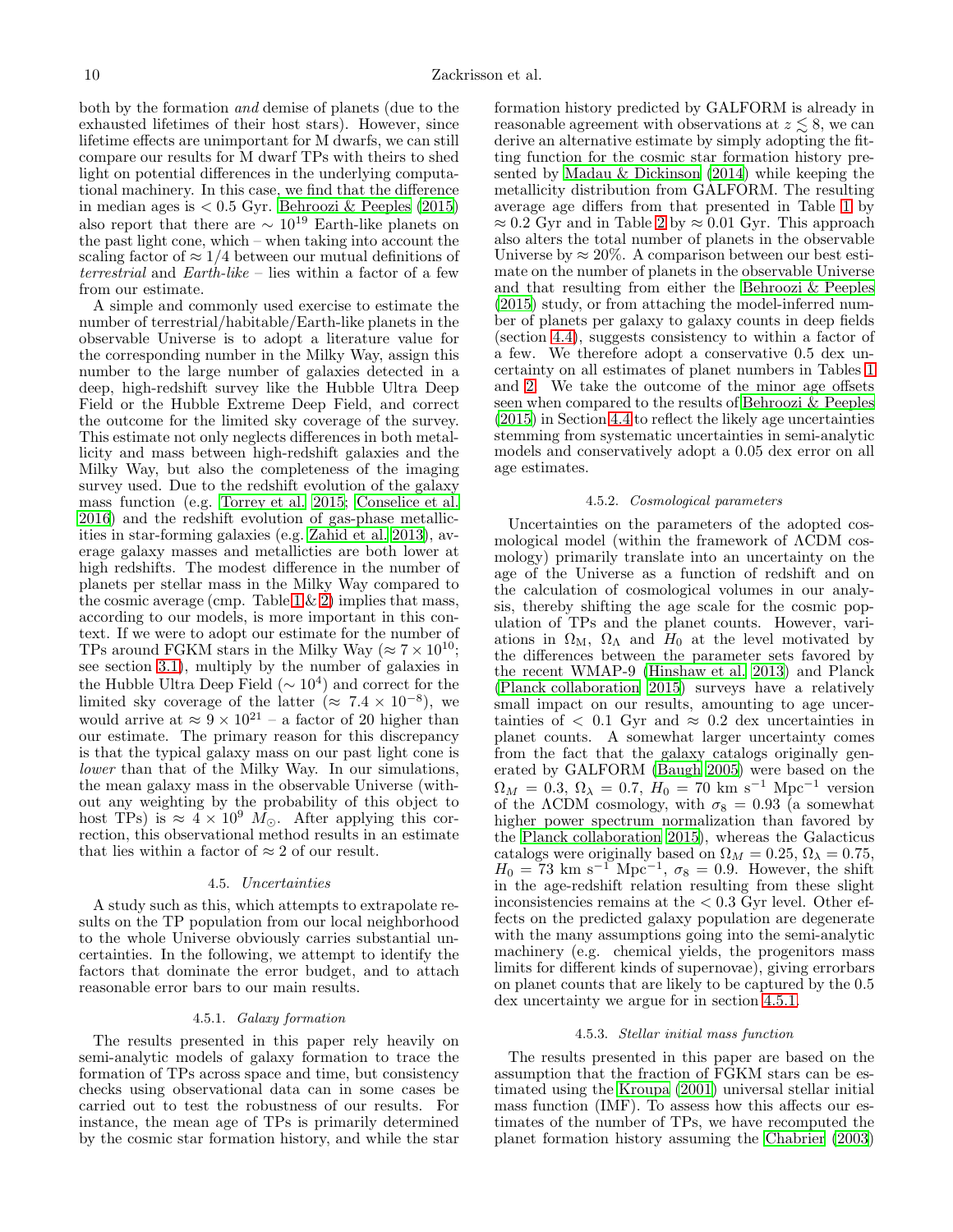instead of the [Kroupa \(2001](#page-11-42)) IMF when estimating the fraction of FGK and M stars forming within each age bin of the simulated galaxies. Both of these IMFs predict that  $\approx 80\%$  of all stars in the 0.08–120  $M_{\odot}$  are born in the M dwarf mass regime (here 0.08–0.6  $M_{\odot}$ ) whereas  $\approx 10\%$  are born in the mass range of FGK stars (here 0.6–1.2  $M_{\odot}$ ). Consequently, the predicted difference in TP statistics is very small – at the 0.02 dex level for number statistics and 0.01 dex for age estimates. However, the possibility that the stellar IMF may be a function of both time and environment has been raised (e.g. [Chabrier et al. 2014](#page-11-82)), and this could introduce uncertainties significantly larger than the ones considered here.

### 4.5.4. Planet formation

<span id="page-10-1"></span>The occurrence rates of TPs at low metallicities are admittedly highly uncertain, but as argued in Section [3.1,](#page-2-1) our results are remarkably robust to the reasonable adjustments of the planet occurrence recipe at the low metallicity end, simply because of the insignficant fraction of stars at such low metallicities. Adopting the minimum metallicity for the formation of low-mass planets (including the TPs discussed here) of  $[Fe/H] \le -1.8$  advocated by [Hasegawa & Pudritz \(2014](#page-11-83)) would affect the number estimates at the sub-percent level. By assuming a step function similar to that of [Prantzos \(2008\)](#page-11-4) with a steep drop to zero probability for forming terrestrial planets at  $[Fe/H] \leq 1.0$ , we decrease the total number of terrestrial planets on our past light-cone by 6%. On the other hand, in a scenario where terrestrial planet formation has no metallicity dependency at all and we let the occurrence of terrestrial planets be constant at the low-metallicity end, we obtain an increment of terrestrial planets by  $\approx 1\%$ .

The possibility that TPs may reform in the wake of migrating Jupiters (e.g. [Fogg & Nelson 2009\)](#page-11-31) may boost the fraction of TPs somewhat, but according to our estimates (Tables [1](#page-3-0) and [2\)](#page-6-2), this only affects the total population of TPs at the  $\approx 10\%$  level for FGK hosts and at the  $\approx 1-2$  % level for M dwarf hosts.

When it comes to the fraction of TPs in the circumstellar habitable zone, the uncertainties become much larger, since the observational occurrence rate of such planets around FGK stars alone is uncertain by almost an order of magnitude (e.g. [Lissauer et al. 2014\)](#page-11-84), and the the habitability of both M-dwarfs and super-Earths are debatable.

### 4.5.5. Total error budget

Based on the considerations above, we adopt an error of ≈ 0.05 dex on our age estimates (e.g. average TP age  $8 \pm 1$  Gyr for  $z = 0$  and  $1.7 \pm 0.2$  Gyr for our past light cone) and an error on the total number of TPs of 0.5 dex. This does not, however, include uncertainties related to potential variations of the shape/slope of the stellar initial mass function at the low-mass end with time and/or environment, since such variations remain poorly constrained and could have a very large impact on the number of M dwarfs.

### 5. SUMMARY

<span id="page-10-0"></span>Our model for cosmic planet formation indicates that:

- The average age of TPs orbiting FGK stars in the local volume is  $\approx 7 \pm 1$  Gyr, whereas the corresponding value for TPs orbiting M dwarfs is  $\approx 8 \pm 1$ Gyr. The difference is primarily due to the limited lifetimes of FGK stars compared to the current age of the Universe. The average ages of TPs (around both FGK and M-type stars) in the whole observable Universe (on our past light cone) is  $1.7 \pm 0.2$ Gyr. The lower age compared to the local volume stems from the lookback-time effect, in which distant regions of the Universe are seen at an earlier cosmic epochs.
- While the median TP in the local Universe is sitting in a galaxy of mass comparable to that of the Milky Way, the median TP on our past light cone is sitting in a galaxy with mass a factor of  $\approx$  5 lower.
- The number of TPs per unit stellar mass at  $z \approx 0$ remains almost constant (to within  $\approx 30\%$ ) for galaxies in the stellar mass range  $\sim 10^{9}$ – $10^{11}$  M<sub>∩</sub>. As a result, large satellite galaxies like the LMC are expected not to be depleted in TPs. Based on the observed mass-metallicity relation for dwarf galaxies and the recipe for metallicity-dependent TP formation adopted in this work, significant TP depletion is not expected to set in until  $\lesssim 10^7$   $M_{\odot}$ , which is below the resolution limit of our simulations.
- The total number of TPs in a Milky way-mass galaxy at  $z = 0$  is  $\log_{10} N_{\text{TP}} \approx 9.4 \pm 0.5$  for TPs around FGK stars and  $\log_{10} N_{\text{TP}} \approx 10.8 \pm 0.5$  for TPs around M dwarfs.
- The numbers of TPs in the whole observable Universe are  $\log_{10} N_{\text{TP}} \approx 19.0 \pm 0.5$  (FGK hosts) and  $\log_{10} N_{\text{TP}} \approx 20.7 \pm 0.5$  (M dwarf hosts).
- There are conservatively  $\sim 5 \times 10^{-3}$  habitable TPs around FGK stars per unit total stellar population mass  $(M_{\odot})$  and  $\sim 10^{18}$  habitable TPs around FGK stars in the observable Universe
- About  $\approx 10\%$  of the TPs in the local Universe are orbiting stars at metallicities lower or higher than those for which such planets have so far been detected. The corresponding fraction for the whole observable Universe is estimated at  $\approx 15\%$
- Our model suggests that the typical TP in the local Universe is not sitting in a disk-dominated system like the Milky Way, but in a spheroid-dominated  $\text{galaxy}$  – with about  $1/2$  of the local TP population in ellipticals. This leads to a mild violation of the Copernican/mediocrity principle once habitability considerations related to supernova sterilization [\(Dayal et al. 2015](#page-11-9)) are factored in. Since the [Dayal et al. \(2015](#page-11-9)) predicts much better conditions for life on planets in massive ellipticals compared to actively star-forming systems like the Milky Way, the distribution of habitable TPs would become biased in favour of ellipticals and make the Earth an outlier in the distribution of TP across the current galaxy population.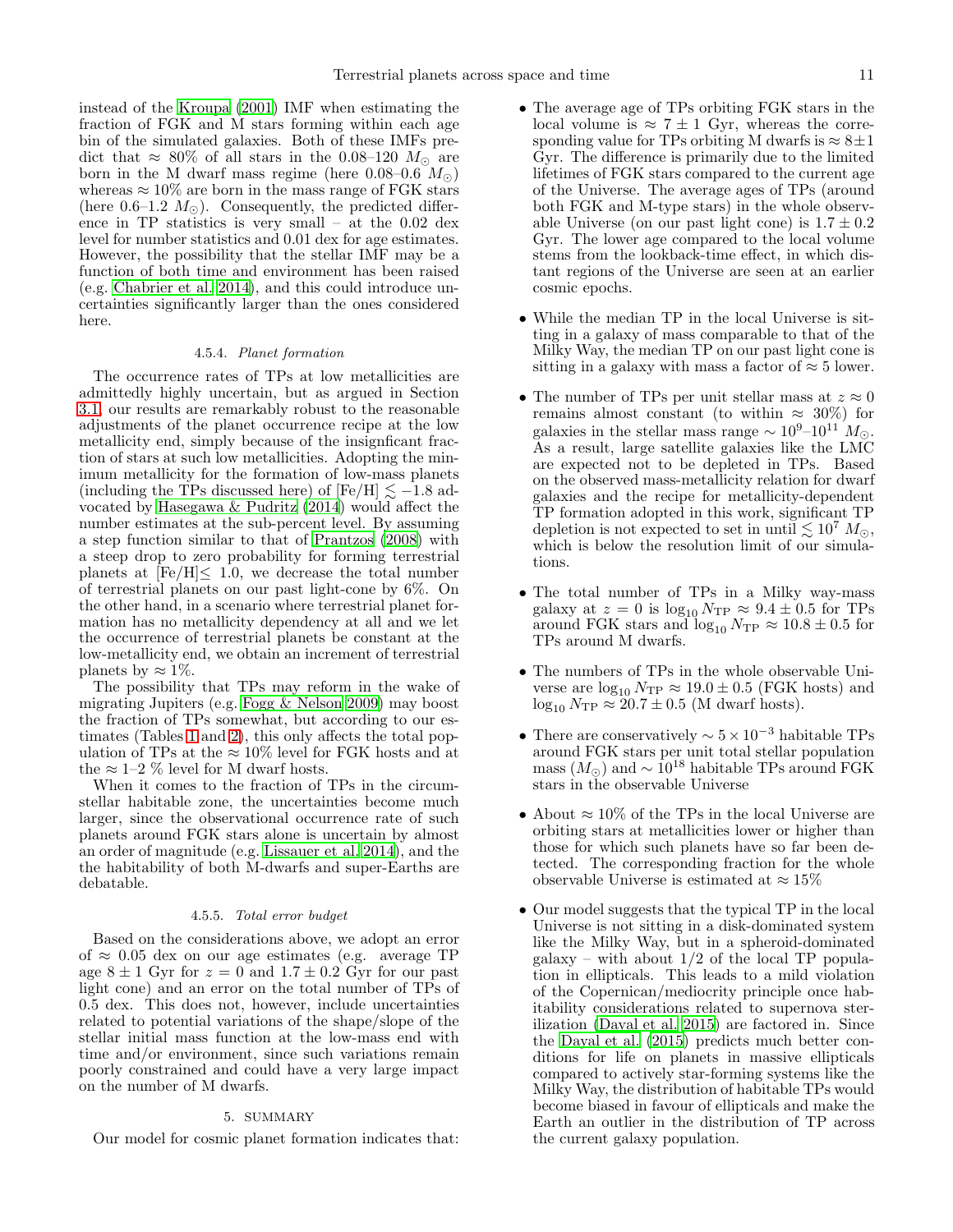• Only a small fraction ( $\leq 10\%$ ) of the TPs on our past light cone are at redshifts  $z \geq 3.3$ , and when considering the subset of these planets older than Earth, this redshift limit drops to  $z \gtrsim 0.8$ . Under the assumption that the emergence of intelligent life is tied to the formation of TPs, the prospects of extragalactic SETI efforts are therefore expected to peak at relatively low redshifts.

E.Z. acknowledge funding from the Magnus Bergvall foundation and Nordenskjöldska Swendeborgsfonden. E.Z. and J.G. acknowledge funding from the Wenner-Gren Foundations. AJB acknowledges generous support from the Ahmanson Foundation, in the form of computing resources used for this work. A.J. and M.J. acknowledge funding from the Knut and Alice Wallenberg foundation.

# **REFERENCES**

- <span id="page-11-61"></span>Adibekyan, V., Figueira, P., & Santos, N. C. 2015, [arXiv:1509.02429](http://arxiv.org/abs/1509.02429)
- <span id="page-11-75"></span>Aird, J., et al. 2012, ApJ, 746, 90
- <span id="page-11-23"></span>Alibert, Y. 2014, A&A 561, 41
- <span id="page-11-20"></span>Annis, J. 1999, JBIS, 52, 33
- <span id="page-11-27"></span>Armitage, P. J., & Rice, W. K. M. 2008, In: A Decade of Extrasolar Planets around Normal Stars, Proceedings of the Space Telescope Science Institute Symposium, Edited by Mario Livio, Kailash Sahu and Jeff Valenti, Space Telescope Science Institute, Baltimore Series: Space Telescope Science Institute Symposium Series No. 19, p. 66 [\(astro-ph/0507492\)](http://arxiv.org/abs/astro-ph/0507492)
- <span id="page-11-69"></span>Atri, D., Hariharan, B., Griemeier, J.-M. 2013, Astrobiology, 13, 910
- <span id="page-11-18"></span>Barreira, A., Avelino, P.P. 2011 PhRvD 83, 3001
- <span id="page-11-59"></span>Batalha, N. M. 2014, PNAS, 111, 12647
- <span id="page-11-35"></span>Baugh, C. M., 2006, Reports on Progress in Physics, 69, 3101-3156 [\(astro-ph/0610031\)](http://arxiv.org/abs/astro-ph/0610031).
- <span id="page-11-36"></span>Baugh, C. M., Lacey, C. G., Frenk, C. S., Granato, G. L., Silva, L., Bressan, A., Benson, A. J., Cole, S. 2005, MNRAS, 356, 1191
- <span id="page-11-12"></span>Behroozi, P., Peeples, M. 2015, MNRAS, 454, 1811
- <span id="page-11-39"></span>Benson, A. J. 2012, New Astronomy 17, 175
- <span id="page-11-2"></span>von Bloh, W., Franck, S., Bounama, C., Schellnhuber, H.-J. 2003, Origins of Life and Evolution of the Biosphere, v. 33, Issue 2, p. 219
- <span id="page-11-7"></span>Bonfils, X., Delfosse, X., Udry, S., et al. 2013, A&A, 549, A109
- <span id="page-11-43"></span>Bressan, A., Marigo, P., Girardi, L., Salasnich, B., Dal Cero, C.,
- Rubele, S., Nanni, A. 2012, MNRAS, 427, 127
- <span id="page-11-54"></span>Buchhave, L. A., et al. 2012, Nature 486, 375
- <span id="page-11-48"></span>Campante, T. L., et al. 2015, ApJ, 799, 170
- <span id="page-11-78"></span>Carter, J. 1983, Philosophical Transactions of the Royal Society of London. Series A, Mathematical and Physical Sciences, 310, 347
- <span id="page-11-8"></span>Carigi, L., Garcá-Rojas, J., Meneses-Goytia, S. 2013, RMxAA 49, 253
- <span id="page-11-81"></span>Chabrier, G. 2003, PASP 115, 763
- <span id="page-11-82"></span>Chabrier, G., Hennebelle, P., Charlot, S. 2014, ApJ 796, 75
- <span id="page-11-44"></span>Chen, Y., Girardi, L., Bressan, A., Marigo, P., Barbieri, M.,
- Kong, X. 2014, MNRAS, 444, 2525
- <span id="page-11-16"></span>Cirkovic, M. M., 2004, Astrobiology 4, 225
- <span id="page-11-67"></span>Clarke, J. N. 1981, Icarus, 46, 94
- <span id="page-11-79"></span>Conselice, C. J., Wilkinson, A., Duncan, K., Mortlock, A. 2016, ApJ in press [\(arXiv:1607.03909\)](http://arxiv.org/abs/1607.03909)
- <span id="page-11-47"></span>Dalrymple, G. B. 2001, Geological Society, London, Special Publications, 190, 205
- <span id="page-11-9"></span>Dayal, P., Cockell, C., Rice, K., Mazumdar, A. 2015, ApJ, 810, L2
- <span id="page-11-14"></span>Dayal, P., Ward, M., Cockell, C., arxiv1606.09224
- <span id="page-11-45"></span>Dotter, A., Chaboyer, B., Ferguson, J. W., Lee, H.-C., Worthey, G., Jevremovic, D., Baron, E. 2007, ApJ, 666, 403
- <span id="page-11-25"></span>Dressing, C. D., & Charbonneau, D. 2013, ApJ, 767, 95
- <span id="page-11-26"></span>Dressing, C. D., & Charbonneau, D. 2015, ApJ, 807, 45
- <span id="page-11-17"></span>Egan, C. A., Lineweaver, C. H. 2008 PhRvD 78, 3528
- <span id="page-11-65"></span>Ejzak, L. M., Melott, A. L., Medvedev, M. V., Thomas, B. C. 2007, ApJ, 654, 373
- <span id="page-11-70"></span>Feng, F., Bailer-Jones, C. A. L. 2014, MNRAS, 442, 3653
- <span id="page-11-74"></span>Feulner, G., Gabasch, A., Salvato, M., Drory, N., Hopp, U., Bender, R. 2005, ApJ 633, L9
- <span id="page-11-29"></span>Fischer, D. A., & Valenti, J. 2005, ApJ, 622, 1102
- <span id="page-11-31"></span>Fogg, M. J., Nelson, R. P. 2009, A&A 498, 575
- <span id="page-11-10"></span>Forgan, D., Dayal, P., Cockell, C. Libeskind, N. 2015, arXiv1511.01786
- <span id="page-11-30"></span>Gaidos, E., & Mann, A. W. 2014, ApJ, 791, 54
- <span id="page-11-22"></span>Garrett, M, 2015, A&A, 581, L5
- <span id="page-11-37"></span>González, J. E., Lacey, C. G., Baugh, C. M., Frenk, C. S.,
- Benson, A. J. 2009, MNRAS 397, 1254
- <span id="page-11-0"></span>Gonzalez, G. Brownlee, D., Ward, P. 2001, Icarus 152, 185 Gonzalez, G. 2005, Origins of Life and Evolution of Biospheres,
- <span id="page-11-68"></span>Volume 35, Issue 6, pp.555
- <span id="page-11-56"></span>Gonzalez, G., 2014, Life, 4, 35 (arXiv1403.6761)
- <span id="page-11-5"></span>Gowanlock, M. G., Patton, D. R., McConnell, S. M. 2011, AsBio 11, 855
- <span id="page-11-21"></span>Griffith, R. L., Wright, J. T., Maldonado, J., Povich, M. S., Sigurðsson, S., Mullan, B. 2015, ApJS, 217, 25
- <span id="page-11-6"></span>Guo J., Zhang F., Chen X. Han Z. 2009, Ap&SS, 323, 367
- <span id="page-11-49"></span>Han, E., Wang, S. X., Wright, J. T., Feng, Y. Katherina; Z. M., Fakhouri, O., Brown, J. I., Hancock, C. 2014, PASP, 126, 827
- <span id="page-11-53"></span>Harris, J., Zaritsky, D., 2009, AJ, 138, 1243 Hasegawa, Y., Pudritz, R. E. 2014, ApJ, 794, 25
- <span id="page-11-83"></span><span id="page-11-33"></span>Hayashi, C., Progress of Theoretical Physics Supplement, 70, 35
- <span id="page-11-80"></span>Hinshaw, G., Larson, D., Komatsu, E., Spergel, D. N 2013, ApJS, 208, 19
- <span id="page-11-32"></span>Huang, C., Wu, Y., Triaud, A. H. M. J. 2016, ApJ, 825, 98
- <span id="page-11-28"></span>Johnson, J. A., Aller, K. M., Howard, A. W., & Crepp, J. R. 2010, PASP, 122, 905
- Johnson, J. L., Li, H. 2013, MNRAS, 431, 972
- <span id="page-11-77"></span><span id="page-11-34"></span>Kardashev, N. S. 1964, Transmission of Information by
- Extraterrestrial Civilizations, Soviet Astronomy, 8, 217
- <span id="page-11-57"></span>Kasting, J. F., Whitmire, D. P., Reynolds, R. T. 1993, Icarus, 101, 108
- <span id="page-11-71"></span>Kataoka, R., Ebisuzaki, T., Miyahara, H., Maruyama, S. 2013, New Astronomy 21, 50
- <span id="page-11-40"></span>Kelvin, L.S., et al. 2014, MNRAS, 444, 1647
- <span id="page-11-64"></span>Kite, E. S., Gaidos, E., Manga, M. 2011, ApJ, 743, 41
- <span id="page-11-52"></span>Kirby, E. N., Cohen, J. G., Guhathakurta, P., Cheng, L., Bullock, J. S., Gallazzi, A. 2013, ApJ, 779, 102
- <span id="page-11-58"></span>Kopparapu, R. K. 2013, ApJL, 767, L8
- <span id="page-11-60"></span>Kopparapu, R. K., Ramirez, R., Kasting, J. F., et al. 2013, ApJ, 765, 131
- <span id="page-11-42"></span>Kroupa, P. 2001, MNRAS, 322, 231
- <span id="page-11-19"></span>Larsen, G., Nomura, Y., Roberts, H. L. L. 2011, PhysRevD. 84, 123512
- <span id="page-11-1"></span>Lineweaver, C. H. 2001, Icarus, 151, 307
- <span id="page-11-3"></span>Lineweaver, C. H., Fenner, Y., Gibson, B. K. 2004, Science 303, 59L
- <span id="page-11-11"></span>Lineweaver, C. H., Egan, Chas A. 2007, ApJ 671, 853L
- <span id="page-11-84"></span>Lissauer, J. J., Dawson, R. I., Tremaine, S. 2014, Nature, 513, 336
- <span id="page-11-15"></span>Loeb, A., Batista, R. A., Sloan, D. 2016, JCAP, 08, 040
- <span id="page-11-63"></span>Luger, R. & Barnes, R. 2015, Astrobiology, 15, 119
- <span id="page-11-38"></span>Madau, P., & Dickinson, M. 2014, Annual Review of Astron and Astrophys, 52, 415
- <span id="page-11-51"></span>McMillan, P. J. 2011, MNRAS, 414, 2446
- <span id="page-11-73"></span>Melott, A. L., Thomas, B. C. 2011, Astrobiology, 11, 343
- <span id="page-11-41"></span>Moffett, A. J., et al. 2016a, MNRAS, 457, 1308
- <span id="page-11-76"></span>Moffett, A. J., et al. 2016b, MNRAS, in press [\(arXiv:1608.05526\)](http://arxiv.org/abs/1608.05526)
- <span id="page-11-50"></span>Morton, T. D., Bryson, S. T., Coughlin, J. L., Rowe, J. F., Ravichandran, G., Petigura, E. A., Haas, M. R., Batalha, N. M. 2016, ApJ, 822, 86
- Olson, S. J. 2015, arXiv1507.05969
- <span id="page-11-24"></span><span id="page-11-13"></span>Petigura, E. A., Howard, A. W., & Marcy, G. W. 2013, PNAS, 110, 19273
- <span id="page-11-55"></span>Piatti, A. E., Geisler, D. 2013, AJ, 145, 17
- <span id="page-11-66"></span>Piran, T., Jimenez, R. 2014, PhRvL, 113, 1102
- <span id="page-11-46"></span>Planck Collaboration: Ade, P. A. R., et al., arXiv1502.01589
- <span id="page-11-4"></span>Prantzos, N. 2008, Space Science Reviews, 135, 313
- <span id="page-11-62"></span>Ramirez, R. M.; Kaltenegger, L. 2014, ApJ, 797, L25
- <span id="page-11-72"></span>Rampino, M. R. 2015, MNRAS, 448, 1816